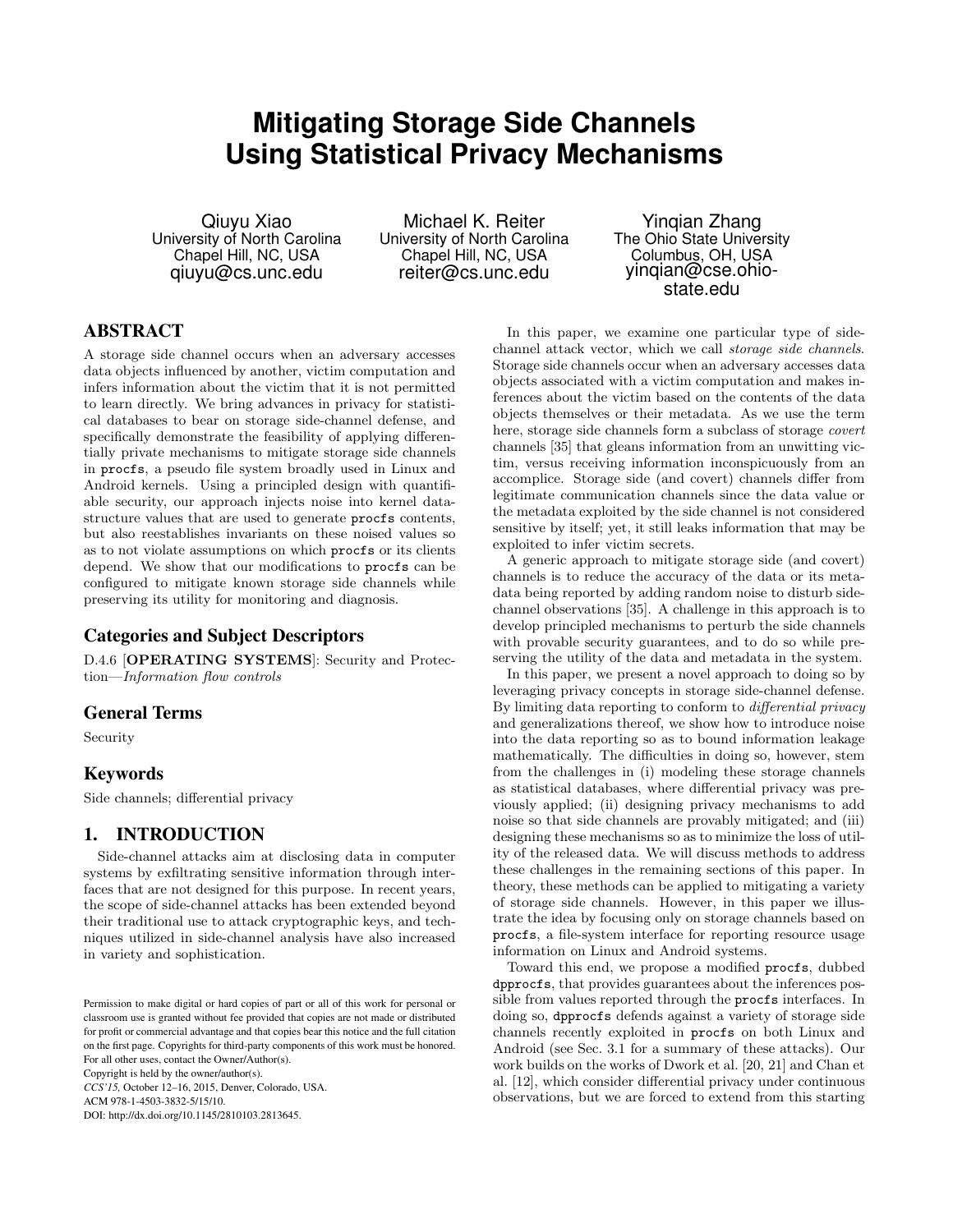point in multiple ways. First, differential privacy itself is not a good match for side-channel mitigation in the procfs context; rather, we turn to a recent generalization called d-privacy [13] that is parameterized by a distance metric d. By defining a suitable distance metric  $d$  and expressing side-channel mitigation goals in terms of the distance between two series of procfs observations, we prove that the differentially private mechanism of Chan et al. [12] generalizes to mitigate storage side channels. Second, however, the naive application of this mechanism to noise procfs outputs would risk correctness of applications that depend on invariants that procfs outputs satisfy in practice. To retain the utility of procfs, dpprocfs therefore extracts and reestablishes invariants on the noised outputs so as to assist applications that depend on them.

We implemented dpprocfs for Linux as a suite that consists of an extension of the Linux kernel, a userspace daemon process, and a software tool that is used for generating invariants on the values of kernel data structures offline. The kernel extension alters the functionality of procfs to enforce d-privacy on the exported data values while preserving the standard procfs interfaces. The userspace daemon interacts with the kernel extension to reestablish the invariants procfs satisfies. We will elaborate on our implementation choices in later sections.

We evaluate our prototype for both its security and utility. For security, we demonstrate configurations that effectively mitigate existing procfs side-channel attacks from the literature. We specifically demonstrate preventing two attacks, one that uses procfs data to measure keystroke behavior as a means to recover a typed input, and another that monitors the resource usage of a browser process to determine the website it is accessing [25]. We evaluate the utility of dpprocfs by measuring the relative error of protected fields and the similarity of the resource-use rankings of processes by the popular top utility to those rankings without noise.

In summary, our contributions are as follows:

- We bring advances in privacy for statistical databases to bear on storage side-channel defense. Specifically, we show that an existing mechanism due to Chan et al. [12] for enforcing differential privacy under continuous binary data release extends to implement d-privacy for a distance metric  $d^*$  that can quantify storage side channels in procfs. We define this distance metric  $d^*$ , argue its utility for capturing storage side channels, and prove that the Chan et al. mechanism implements  $d^*$ -privacy.
- We identify a challenge in inserting noise into procfs outputs, namely the violation of invariants that procfs clients (and procfs code itself) might depend. Drawing from previous research in invariant identification, we develop a tool for extracting invariants and imposing them upon noised values prior to returning procfs outputs. In doing so, we ensure that procfs outputs are consistent, even while being noised to interfere with side channels.
- We develop a working implementation of dpprocfs, our variant of procfs that implements storage side-channel defense, and evaluate both the protection it offers against previously published attacks and the utility it offers for monitoring and diagnosis. Our results illustrate that side-channel defense can be accomplished while still maintaining the utility of procfs for its intended purposes.

The remainder of this paper is organized as follows. Sec. 2 summarizes related work. Sec. 3 provides an overview of storage side channel attacks via procfs, and the theoretical basis of d-privacy. Sec. 4 presents our design of dpprocfs, which is followed by details of its implementation in Sec. 5. We evaluate both the security and utility of dpprocfs in Sec. 6 and discuss remaining challenges in Sec. 7. We conclude the paper in Sec. 8. The proofs of propositions stated in this paper can be found in App. A.

### 2. RELATED WORK

Relevant to our work is privacy in the context of statistical databases. Statistical database systems allow users to query aggregate statistics of subsets of entities in the database. Privacy concerns arise when a database client learns information about individuals represented in the database through one or multiple queries to the database [4]. This concern has driven decades of innovation in stronger privacy definitions in this context and algorithms to achieve them (e.g., [4, 38, 41, 29, 18, 27, 36, 8]). Of particular interest here is differential privacy and extensions thereof; please see the works due to Dwork [19] and Fung et al. [23] that survey advances in differential privacy and compare it to other privacy models, respectively.

Prior to our work, differential privacy has been implemented in practical systems, e.g., to support privacy for data accessed through SQL-like queries [32] or MapReduce computations [37]. The security scenarios we consider, however, differ from the statistical database privacy model in two dimensions: First, storage side channels revolve around information leakage due to an attacker continuously monitoring the same data as it changes over time. Statistical databases are typically static, however. Second, database indistinguishability is not well defined under our security model, and hence we need to adapt the definition of differential privacy for our intended purposes.

We build our work upon two lines of research in the literature. The first line is concerned with differential privacy with continuous data release [20, 21, 12]. In these works, the continuous data release takes the form of a sequence of binary values, and only sequences that differ in a single binary value are rendered indistinguishable to the attacker. In the model we consider, in contrast, the continuous data release can be characterized as a sequence of integers, and even sequences that differ in multiple values might need to be rendered indistinguishable. The second line of research generalizes the definition of differential privacy for statistical databases. In particular, Chatzikokolakis et al. [13] broadened the definition of differential privacy by parameterizing the definition with a distance metric  $d$ , and requiring that the degree of indistinguishability of two databases be a function of their distance. (The original definition of differential privacy can be viewed as a special case for Hamming distance [13].) We build from this approach, defining a metric d that applies to storage side channels and implementing this defense in a working system.

While several prior works also extend the definition of differential privacy to settings that are not statistical databases (e.g., geo-location services [5, 9] and smart metering [3, 2, 17, 26, 31, 42, 7]), our work is the first to our knowledge to apply differential privacy concepts in operating system security and side-channel defense. Moreover, the domain of storage side-channel defense introduces important differences that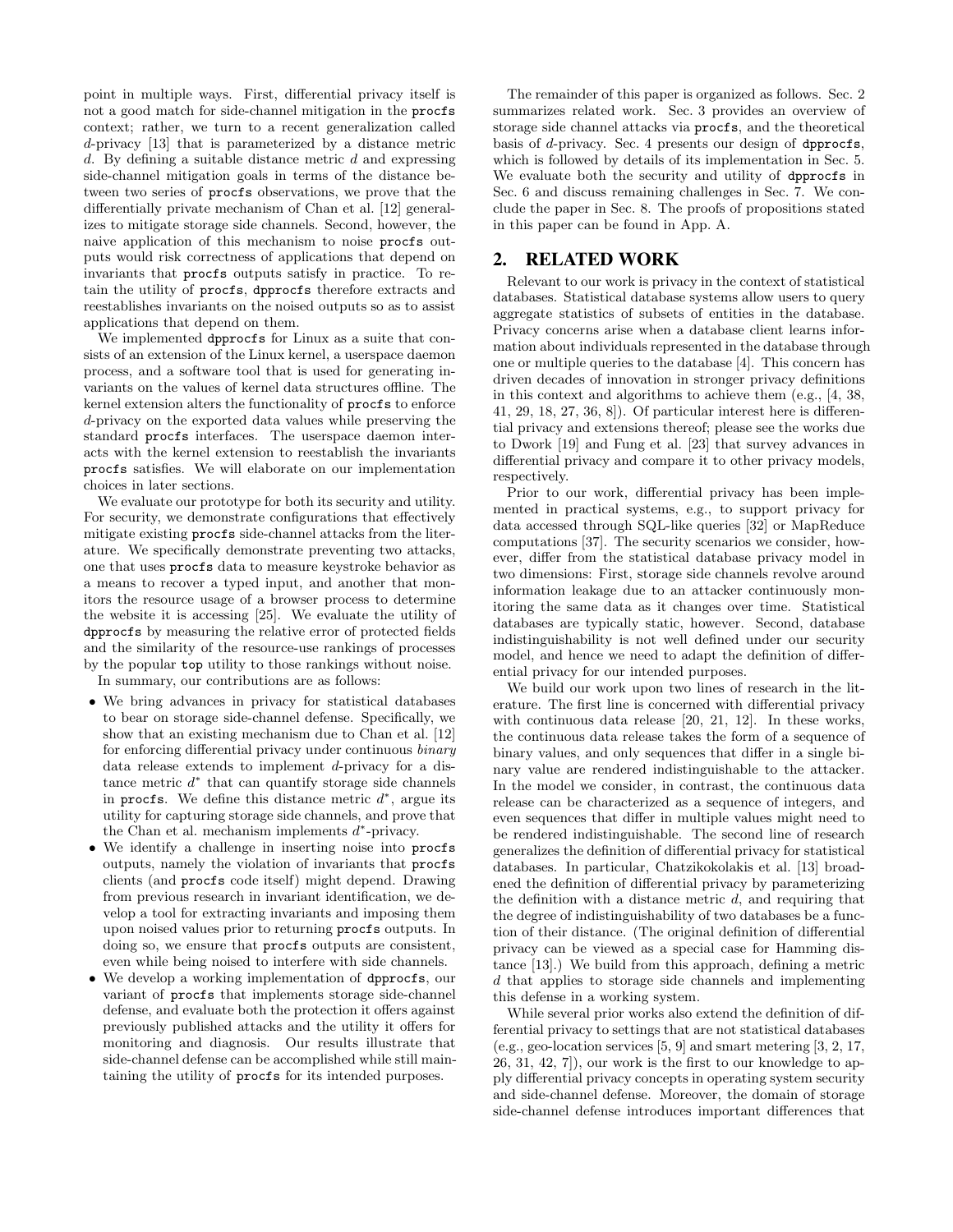require innovation. In particular, since the values that our system must perturb to interfere with side channels are ones that are used by other software, it is important that our modifications do not violate invariants on which that software depends. To our knowledge, this aspect distinguishes the problem we address from work in geo-location and smart metering and drives us to a novel design as discussed in the balance of the paper.

### 3. BACKGROUND

#### 3.1 Side Channel Attacks via PROCFS

procfs is a pseudo file system implemented in Linux, Android, and a few other UNIX-like operating systems to facilitate userspace applications' accesses to kernel-space information. Two types of information are typically shared through procfs: per-process information and system-wide information. Per-process information reveals configuration and state information about a process, including path of the executable, environment variables, size of virtual and physical memory, CPU and network usage, and so on. While some of the information should only be consumed by the process itself, other information, especially statistics about resource usage, is required for performance monitoring and diagnosis. For instance, in Linux, top, ps, iostat, netstat, pidstat, and others rely on procfs to function. In Android, procfs is used for apps to monitor the resource usage, e.g., transferred network data, of other apps.

This useful facility has been exploited to conduct sidechannel attacks by several prior works. Particularly of interest in this paper are the attacks exploiting publicly available per-process information to infer secrets of the targeted process; see Table 1 for examples. The techniques underlying these attacks are similar. Jana et al. [25] introduced an attack that, by reading from a file in procfs, /proc/ <pid>/statm, and learning the data resident size (drs) of a Chrome browser, enables a malicious co-located application to infer the website it is visiting. The feature used to differentiate multiple websites being browsed is the snapshot of the application's memory footprint. Zhou et al. [44] explored ways in Android to infer a victim app's activity by monitoring its network communications. Specifically, by sampling the files /proc/uid\_stat/<uid>/tcp\_rcv and /proc/uid\_stat/<uid>/tcp\_snd, an adversary is able to learn the packet sizes sent and received by the victim app with high accuracy. Chen et al. [14] extracted the victim app's CPU utilization time, memory usage, and network usage from various procfs files to classify the application's behaviors. Lin et al. [28] also used utime to recognize a user's operation of the software keyboard on Android.

#### 3.2  $d$ -Privacy

In this paper we leverage a generalization of differential privacy due to Chatzikokolakis et al. [13] called d-privacy, which we summarize here briefly. (Our summary is not of the most general form of d-privacy, however.) A metric d on a set X is a function  $d: \mathcal{X}^2 \to [0, \infty)$  satisfying  $d(x, x) = 0$ ,  $d(x, x') = d(x', x)$ , and  $d(x, x'') \leq d(x, x') + d(x', x'')$  for all  $x, x', x'' \in \mathcal{X}$ . A randomized algorithm  $A: \mathcal{X} \to \mathcal{Z}$  satisfies  $(d, \epsilon)$ -privacy if

$$
\mathbb{P}\left(A(x) \in Z\right) \le \exp(\epsilon \times d(x, x')) \times \mathbb{P}\left(A(x') \in Z\right)
$$

for all  $Z \subseteq \mathcal{Z}$ .

We leverage the following composition property of  $d$ -privacy:

PROPOSITION 1. If  $A: \mathcal{X} \to \mathcal{Z}$  is  $(d, \epsilon)$ -private and A':  $\mathcal{X} \to \mathcal{Z}'$  is  $(d, \epsilon')$ -private, then  $A'' : \mathcal{X}^2 \to \mathcal{Z} \times \mathcal{Z}'$  defined by  $A''(x, x') = (A(x), A'(x'))$  satisfies

$$
\mathbb{P}\left(A''(x,x')\in Z\times Z'\right)\leq \exp(\epsilon\times d(x,x'')+\epsilon'\times d(x',x'''))
$$

$$
\times\mathbb{P}\left(A''(x'',x''')\in Z\times Z'\right)
$$

for any  $Z \subseteq \mathcal{Z}$ , any  $Z' \subseteq \mathcal{Z}'$ , and any  $x, x', x'', x''' \in \mathcal{X}$ .

Let  $\mathbb Z$  and  $\mathbb R$  denote the integers and reals, respectively. In the case  $\mathcal{X} = \mathbb{Z}^n$ , a metric that will be of interest for our purposes is L1 distance, defined by

$$
d_{\text{L1}}(x, x') = \sum_{i=1}^{n} |x[i] - x'[i]|
$$

where  $x = \langle x[1], \ldots, x[n]\rangle$ .

PROPOSITION 2. Let  $A: \mathbb{Z}^n \to \mathbb{R}^n$  be the algorithm that returns  $A(x) = \langle x[1] + r_1, \ldots, x[n] + r_n \rangle$ , where each  $r_i \stackrel{\$}{\leftarrow}$ Lap  $\left(\frac{1}{\epsilon}\right)$ . Then, for any  $x, x' \in \mathbb{Z}^n$  and  $Z \subseteq \mathbb{R}^n$ ,

$$
\mathbb{P}\left(A(x) \in Z\right) \le \exp\left(\epsilon \times d_{\text{L1}}(x, x')\right) \times \mathbb{P}\left(A(x') \in Z\right)
$$

### 4. DESIGN OF A d-PRIVATE PROCFS

In an effort to suppress information leakages in procfs such as those described in Sec. 3.1, we devise a new procfslike file system, called dpprocfs, that leverages differential privacy principles. In this section, we describe how we apply these principles in the design of dpprocfs.

#### 4.1 Threat Model

This paper considers side-channel attacks exploiting statistics values exported by procfs from co-located applications running within the same OS. In particular, we consider the default settings of procfs, which do not restrict accesses to a process' private directories in procfs by other processes. Such settings are very typical in traditional desktop environments or shared server hosting environments running all kinds of Linux distributions, and mobile devices running Android. We assume the OS kernel and the root user of the system are not compromised. Accordingly, security attacks due to software vulnerabilities are beyond the scope of consideration.

### 4.2 Design Overview

When a procfs file is open and read, the data read are created on-the-fly by the Linux kernel. To create the file data, the kernel draws information from several data structures. Examples include the task\_struct structure that describes a process or task in the system, and the mm\_struct structure that describes the virtual memory of a process.

One option to interfere with adversary inferences about victim processes using values obtained from procfs would be to add noise to those values directly, just before outputting them. Unfortunately, there are numerous outputs from procfs with complex relationships among them, and so we determined that adding noise to the underlying kernel data-structure field values used to calculate procfs outputs would be a more manageable design choice. In particular, there are fewer such fields, and while there remain relationships among them (more on that below), they are reduced in number and complexity.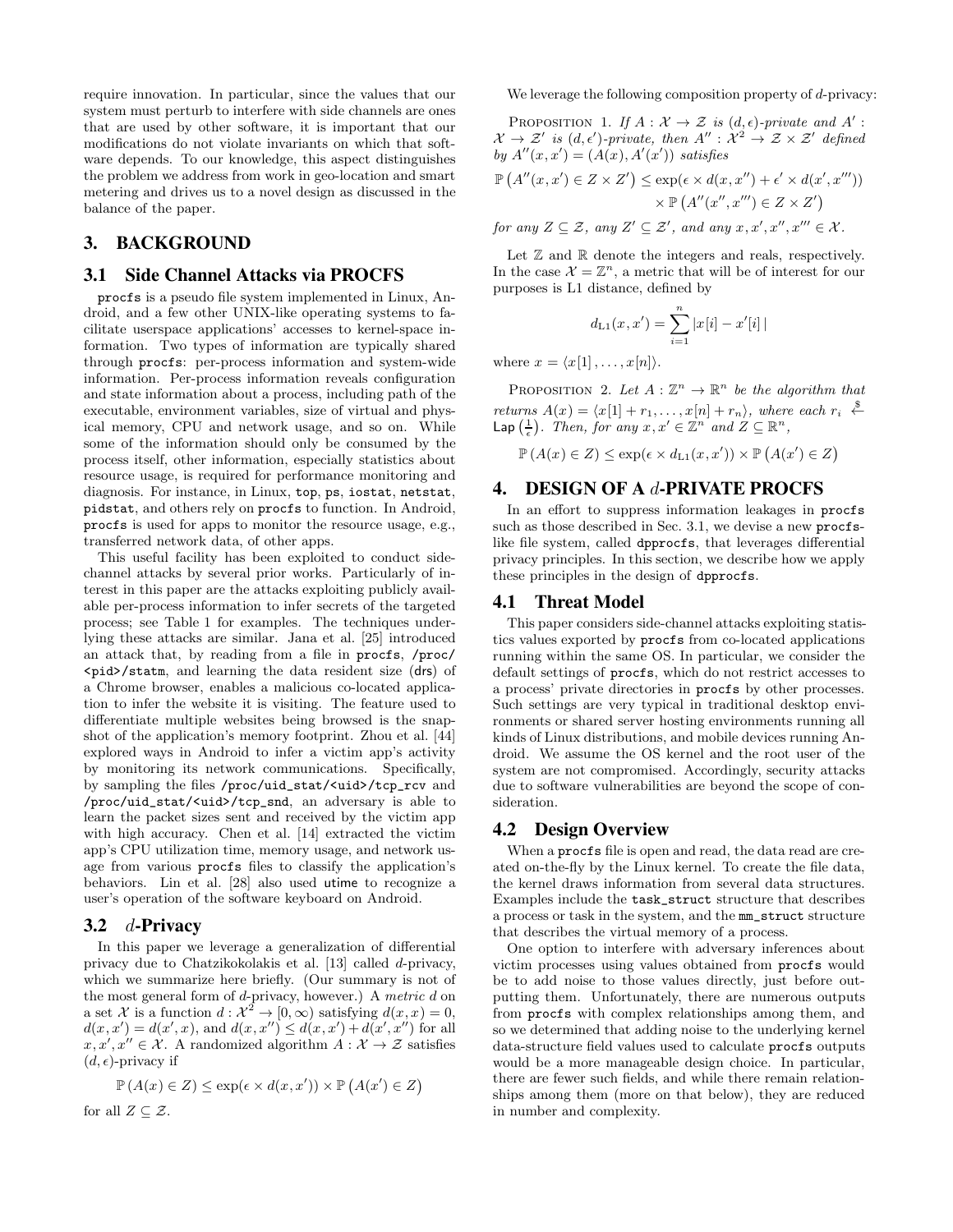| Reference          | Description                                                                                                             | procfs files used                                                                                                                 | Underlying kernel data-structure fields                                                                                                                              |
|--------------------|-------------------------------------------------------------------------------------------------------------------------|-----------------------------------------------------------------------------------------------------------------------------------|----------------------------------------------------------------------------------------------------------------------------------------------------------------------|
| Jana et al. [25]   | Memory footprint and<br>context switches of a<br>browser process leak<br>website it visits                              | /proc/ <pid>/statm<br/>/proc/<pid>/status<br/>/proc/<pid>/schedstat</pid></pid></pid>                                             | mm_struct.total_vm<br>mm_struct.shared_vm<br>task_struct.nvcsw<br>task_struct.nivcsw                                                                                 |
| Zhou et al. $[44]$ | Sizes of network pack-<br>ets to/from Android<br>app leaks its activity                                                 | /proc/uid_stat/ <uid>/tcp_rcv<br/>/proc/uid_stat/<uid>/tcp_snd</uid></uid>                                                        | uid_stat.tcp_rcv<br>uid_stat.tcp_snd                                                                                                                                 |
| Chen et al. $[14]$ | Android<br>foreground<br>identified<br>activity<br>using shared memory.<br>CPU utilization time<br>and network activity | /proc/ <pid>/statm<br/>/proc/<pid>/stat<br/>/proc/uid_stat/<uid>/tcp_rcv<br/>/proc/uid_stat/<uid>/tcp_snd</uid></uid></pid></pid> | mm_struct.shared_vm<br>mm_struct.rss_stat.count[MM_FILEPAGES]<br>mm_struct.rss_stat.count[MM_ANONPAGES]<br>uid_stat.tcp_rcv<br>uid_stat.tcp_snd<br>task_struct.utime |
| Lin et al. $[28]$  | Use of software key-<br>board detected using<br>CPU utilization time                                                    | /proc/ <pid>/stat</pid>                                                                                                           | task_struct.utime                                                                                                                                                    |

Table 1: Selected attacks leveraging storage side channels in the procfs file system

So, in the design of dpprocfs, we treat updates to the relevant per-process kernel data structures as constituting a "database"  $x$  that represents the evolution of the process since its inception. That is, consider a conceptual database x to which a record is added each time one or more of a process' kernel data-structure fields changes. The columns of  $x$  correspond to the numeric fields of the per-process kernel data structures consulted by procfs. So, for example, the mm\_struct.total\_vm field, which indicates the total number of virtual memory pages of a process, is represented by a column in  $x$ . As the process executes, a new record is appended to x anytime the value in one of these fields changes. Each time a procfs file is read, the values returned are assembled from what is, in effect, the most recently added row of the database  $x$ . We stress, however, that this database is conceptual only, and does not actually exist in dpprocfs.

We design an algorithm to implement d-privacy per column of  $x$  (i.e., per data-structure field), relying on Prop. 1 to bound the information leaked from multiple columns simultaneously. Since each column of the database  $x$  corresponds to a specific field in a kernel data structure, our mechanism is applied each time a field in a protected data structure is read by procfs code. For the remainder of this paper, we adjust our notation so that the database  $x$  represents a single column corresponding to that data-structure field. We refer to  $x[i]$  as the value of the last element of that column (i.e., the field in the kernel data structure corresponding to the column) when the *i*-th access occurs (i.e.,  $i = 1$  is the first access to the data-structure field).

Even to limit leakage from a single column, it is necessary to decide on a distance metric  $d$  for which to implement d-privacy. While we might not know exactly how the adversary uses the procfs outputs to infer information about a victim process, we can glean guidance from known attacks. For example, Zhou et al. [44] discuss how they used procfs output based on the uid\_stat.tcp\_snd field to infer when a victim sent a tweet (a la Twitter) as follows: "a tweet is considered to be sent when the increment sequence is either (420|150, 314, 580–720) or (420|150, 894– 1034)." [44, Sec. 3.2] That is, their attack works by reading from procfs four times in a short interval to obtain values  $x[1], x[2], x[3], x[4]$  where x denotes the uid\_stat.tcp\_snd field, and deciding that a tweet was sent if either  $x[2]-x[1] \in$ 

 $\{150, 420\}, x[3]-x[2] = 314, \text{ and } x[4]-x[3] \in \{580, \ldots, 720\}$ or  $x[2]-x[1] \in \{150, 420\}$  and  $x[3]-x[2] \in \{894, \ldots, 1034\}.$ So, to interfere with this attack, it is necessary to render these readings from the "database"  $x$  indistinguishable from readings from an alternative "database"  $x'$  that reflects a run in which no tweet was sent. This insight led us to choose the following metric  $d^*$  for enforcing privacy:

$$
d^*(x, x') = \sum_{i \ge 1} |(x[i] - x[i-1]) - (x'[i] - x'[i-1])|
$$

PROPOSITION 3.  $d^*$  is a metric.

The distance  $d^*$  captures the distinguishability of consecutive pairs of observations of a data-structure field via procfs, and so by defining  $d^*$  in this way (and choosing  $\epsilon$  appropriately), we ensure that a  $(d^*, \epsilon)$ -private mechanism can hide the differences between x and  $x'$  that, e.g., enabled Zhou et al. to identify a tweet being sent in their attack.

Moreover, adopting  $d^*$  is plausibly of use in defending against a much broader range of attacks, since  $d^*$ -privacy implies  $d_{L1}$ -privacy:

PROPOSITION 4. If A is  $(d^*, \epsilon)$ -private, then A is  $(d_{L1}, 2\epsilon)$ private.

Since any p-point metric space can be embedded in L1 distance with  $O(\log p)$  distortion [1], making it difficult to distinguish x and  $x'$  with low  $d^*$  (and hence L1) distance should make it more difficult to distinguish them via other distance metrics, too.

One challenge of using d-privacy to protect information from kernel data structures used in responding to procfs reads is that the information obtained through procfs might become inconsistent. That is, our mechanism might break data-structure invariants on which the procfs code or the clients of procfs rely. dpprocfs therefore reestablishes these invariants on the d-private values prior to providing them to procfs code. So, for example, since enforcing d-privacy adds noise to the mm\_struct.total\_vm and mm\_struct.shared\_vm values, the resulting values might fail to satisfy the invariant  $mm\_struct.total\_vm \ge mm\_struct.shared\_vm.$  dpprocfs thus adjusts mm\_struct.total\_vm and mm\_struct.shared\_vm to reestablish this invariant before permitting them to be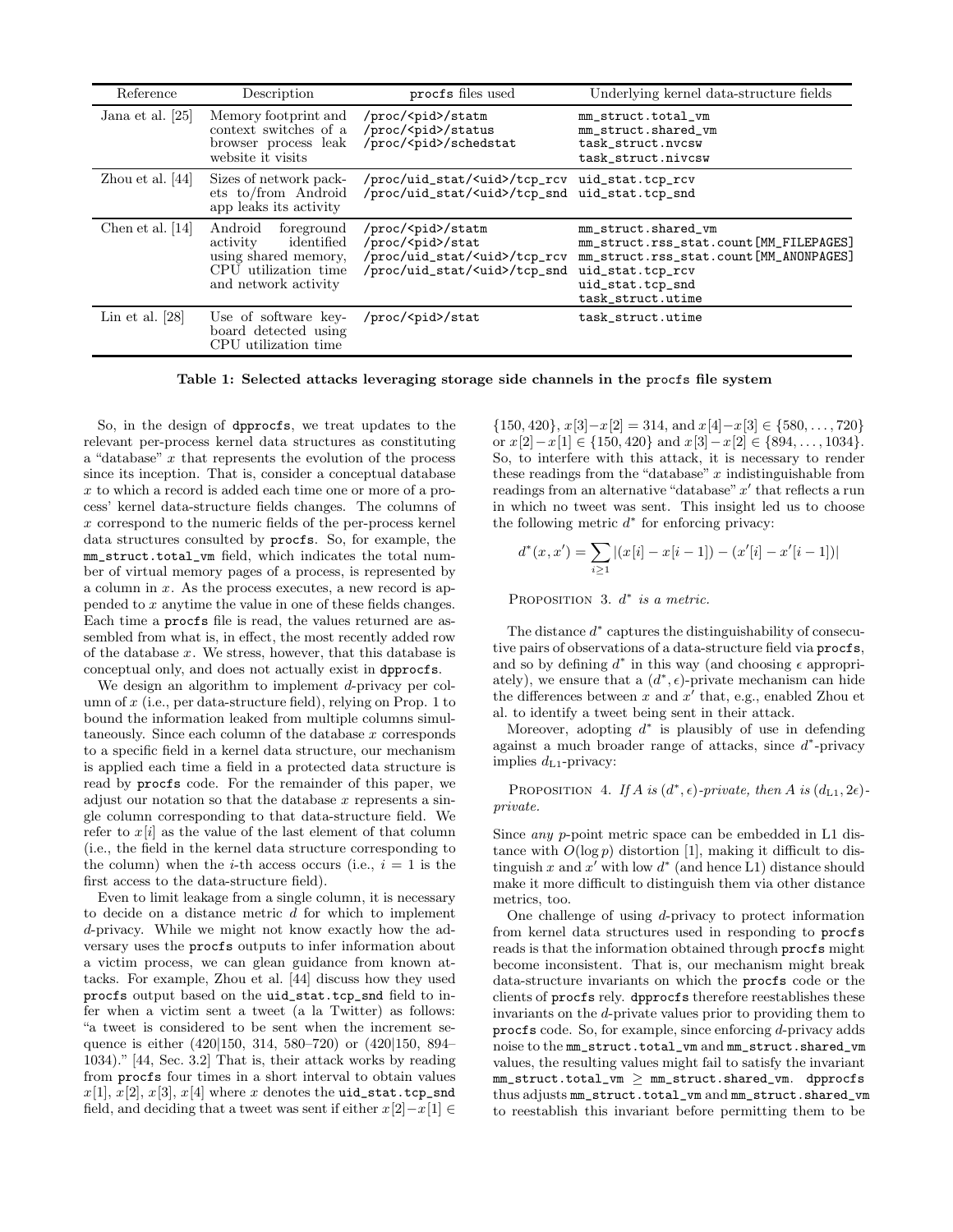used by the procfs code. In Sec. 4.4, we describe how we generate the invariants for these kernel data structures and how we reestablish those invariants on d-private values. Note that these invariants are public information: they can be extracted statically or dynamically via the same methods we obtain them, and post-processing d-private values to reestablish these invariants does not impinge on their dprivacy (cf.,  $[24]$ ).

#### $4.3$ ∗ -Private Mechanism Design

In this section we describe the mechanism we use to implement  $d^*$ -privacy for the conceptual single-column database  $x$ described above. This mechanism is due to Chan et al. [12], though they considered only the case where  $x[i + 1] - x[i] \in$  $\{0, 1\}$  and, moreover, differential privacy (so that  $x[i + 1]$  –  $x[i] \neq x'[i+1] - x'[i]$  for only one i), rather than  $d^*$ -privacy as we do here. As such, our primary contribution is in proving that this mechanism generalizes to implement  $d^*$ -privacy and does so for vectors over the natural numbers.

Let N denote the natural numbers and  $D(i) \in \mathbb{N}$  denote the largest power of two that divides *i*; i.e.,  $D(i) = 2<sup>j</sup>$  if and only if  $2^{j} | i$  and  $2^{j+1} | i$ . Note that  $i = D(i)$  if and only if i is a power of two. The mechanism A computes a value  $\tilde{x}[i]$ that is used in place of  $x[i]$  in the procfs code using the recurrence

$$
\tilde{x}[i] = \tilde{x}[G(i)] + (x[i] - x[G(i)]) + r_i \tag{1}
$$

where  $x[0] = \tilde{x}[0] = 0$ , Lap (b) denotes the Laplace distribution with scale b and location  $\mu = 0$ , and

$$
G(i) = \begin{cases} 0 & \text{if } i = 1\\ i/2 & \text{if } i = D(i) \ge 2\\ i - D(i) & \text{if } i > D(i) \end{cases}
$$
 (2)

$$
r_i \sim \begin{cases} \text{Lap}\left(\frac{1}{\epsilon}\right) & \text{if } i = D(i) \\ \text{Lap}\left(\frac{\lfloor \log_2 i \rfloor}{\epsilon}\right) & \text{otherwise} \end{cases}
$$
 (3)

So, for example, the first eight queries to  $x$  result in the following return values, where  $r_i \stackrel{\$}{\leftarrow}$  Lap(b) denotes sampling randomly according to the distribution  $\textsf{Lap}(b)$ .

| $\tilde{x}[2] \leftarrow \tilde{x}[1] + (x[2] - x[1]) + r_2$<br>$\tilde{x}[3] \leftarrow \tilde{x}[2] + (x[3] - x[2]) + r_3$<br>$\tilde{x}[4] \leftarrow \tilde{x}[2] + (x[4] - x[2]) + r_4$<br>$\tilde{x}[5] \leftarrow \tilde{x}[4] + (x[5] - x[4]) + r_5$<br>$\tilde{x}[6] \leftarrow \tilde{x}[4] + (x[6] - x[4]) + r_6$<br>$\tilde{x}[7] \leftarrow \tilde{x}[6] + (x[7] - x[6]) + r_7$<br>$\tilde{x}[8] \leftarrow \tilde{x}[4] + (x[8] - x[4]) + r_8$ where $r_8 \stackrel{\$}{\leftarrow}$ Lap $\left(\frac{1}{\epsilon}\right)$ | $\tilde{x}[1] \leftarrow x[1] + r_1$ | where $r_1 \stackrel{\$}{\leftarrow}$ Lap $\left(\frac{1}{\epsilon}\right)$ |
|------------------------------------------------------------------------------------------------------------------------------------------------------------------------------------------------------------------------------------------------------------------------------------------------------------------------------------------------------------------------------------------------------------------------------------------------------------------------------------------------------------------------------------------|--------------------------------------|-----------------------------------------------------------------------------|
|                                                                                                                                                                                                                                                                                                                                                                                                                                                                                                                                          |                                      | where $r_2 \xleftarrow{\$} \mathsf{Lap}\left(\frac{1}{\epsilon}\right)$     |
|                                                                                                                                                                                                                                                                                                                                                                                                                                                                                                                                          |                                      | where $r_3 \xleftarrow{\$} \mathsf{Lap}\left(\frac{1}{\epsilon}\right)$     |
|                                                                                                                                                                                                                                                                                                                                                                                                                                                                                                                                          |                                      | where $r_4 \stackrel{\$}{\leftarrow}$ Lap $\left(\frac{1}{e}\right)$        |
|                                                                                                                                                                                                                                                                                                                                                                                                                                                                                                                                          |                                      | where $r_5 \stackrel{\$}{\leftarrow}$ Lap $\left(\frac{2}{\epsilon}\right)$ |
|                                                                                                                                                                                                                                                                                                                                                                                                                                                                                                                                          |                                      | where $r_6 \leftarrow^{\$}$ Lap $\left(\frac{2}{\epsilon}\right)$           |
|                                                                                                                                                                                                                                                                                                                                                                                                                                                                                                                                          |                                      | where $r_7 \stackrel{\$}{\leftarrow}$ Lap $\left(\frac{2}{e}\right)$        |
|                                                                                                                                                                                                                                                                                                                                                                                                                                                                                                                                          |                                      |                                                                             |

Chan et al. characterize the amount of noise introduced by the mechanism described above, which grows only logarithmically in  $i$ , specifically:

PROPOSITION 5 ([12]). With probability at least 
$$
1 - \delta
$$
,  
 $|\tilde{x}[i] - x[i]| = O\left((\log \frac{1}{\delta}) \times (\lfloor \log i \rfloor)^{3/2} \times \epsilon^{-1}\right).$ 

Our main contribution as it relates to this mechanism design lies in showing the following result:

PROPOSITION 6. The algorithm in Eqns. 1–3 is  $(d^*, 2\epsilon)$ private.

#### 4.4 Consistency Enforcement

The values provided to procfs code, once rendered  $d^*$ private by the mechanism described in Sec. 4.3, are processed as usual by the procfs code to produce the values served as the contents of the queried procfs files. By adding noise to these values, however, it is possible that we cause them to violate invariants on which the procfs code or the reader of the procfs files depends. As such, prior to providing the  $d^*$ -private values to the procfs code, we process these values to re-establish invariants on which this code might depend.

Specifically, the invariants we reestablish are of two types, namely one-field or multiple-field. A one-field invariant holds between the values of the same data-structure field when queried at two different times. For example, the fact that the task\_struct.utime field is monotonically nondecreasing is a one-field invariant. In contrast, a multiple-field invariant holds among the values of two or more data-structure fields accessed at the same time, e.g.,  $mm\_struct.hivater\_rss <$ mm\_struct.shared\_vm. There could also be invariants that hold among the values of two or more data-structure fields accessed at different times, though we do not consider such invariants here.

Techniques for invariant identification range from static (e.g., [45]) to dynamic (e.g., [22]) and combinations thereof (e.g., [16]). While dpprocfs is agnostic to the method of invariant generation, the type we explored for our prototype is dynamic. Intuitively, in this approach we execute the system under a variety of workloads, taking snapshots of the relevant kernel data structures after they are updated. We then post-process these snapshots to identify properties that held consistently in all executions. Obviously we cannot detect all such properties (there are infinitely many that could be inferred from finitely many traces), nor is identifying all of them strictly necessary. (We return to this issue in Sec. 7.) In Sec. 5.2, we detail the invariants that dpprocfs enforces in our current implementation, though we stress that these invariants can be generated through a combination of techniques—including manually.

Enforcing these invariants involves processing the datastructure field values output by the  $d^*$ -private mechanism described in Sec. 4.3 to satisfy these invariants. More specifically, any attempt to read from a procfs file will cause an access to certain data-structure fields. The values in these fields and in any other fields related to them by multi-field invariants (even transitively) are each subjected to the  $d^*$ private mechanism of Sec. 4.3, producing a noised value  $\tilde{x}[i]$ to replace the actual value  $x[i]$  in this, the *i*-th, access to this field. These outputs are then altered to satisfy relevant single-field and multiple-field invariants, resulting in a final output  $\hat{x}[i]$  for further processing by the kernel routine that produces the contents of the accessed procfs file.

In Sec. 5.3, we explore two ways of manipulating these outputs to satisfy invariants. In the first, to which we refer as computing a heuristic solution to the invariants, dpprocfs leverages a hand-implemented algorithm to deterministically modify the outputs to conform. This method is very efficient, but might alter the outputs more than other ways of satisfying the invariants might. In the second approach, to which we refer as computing the *nearest* solution to the in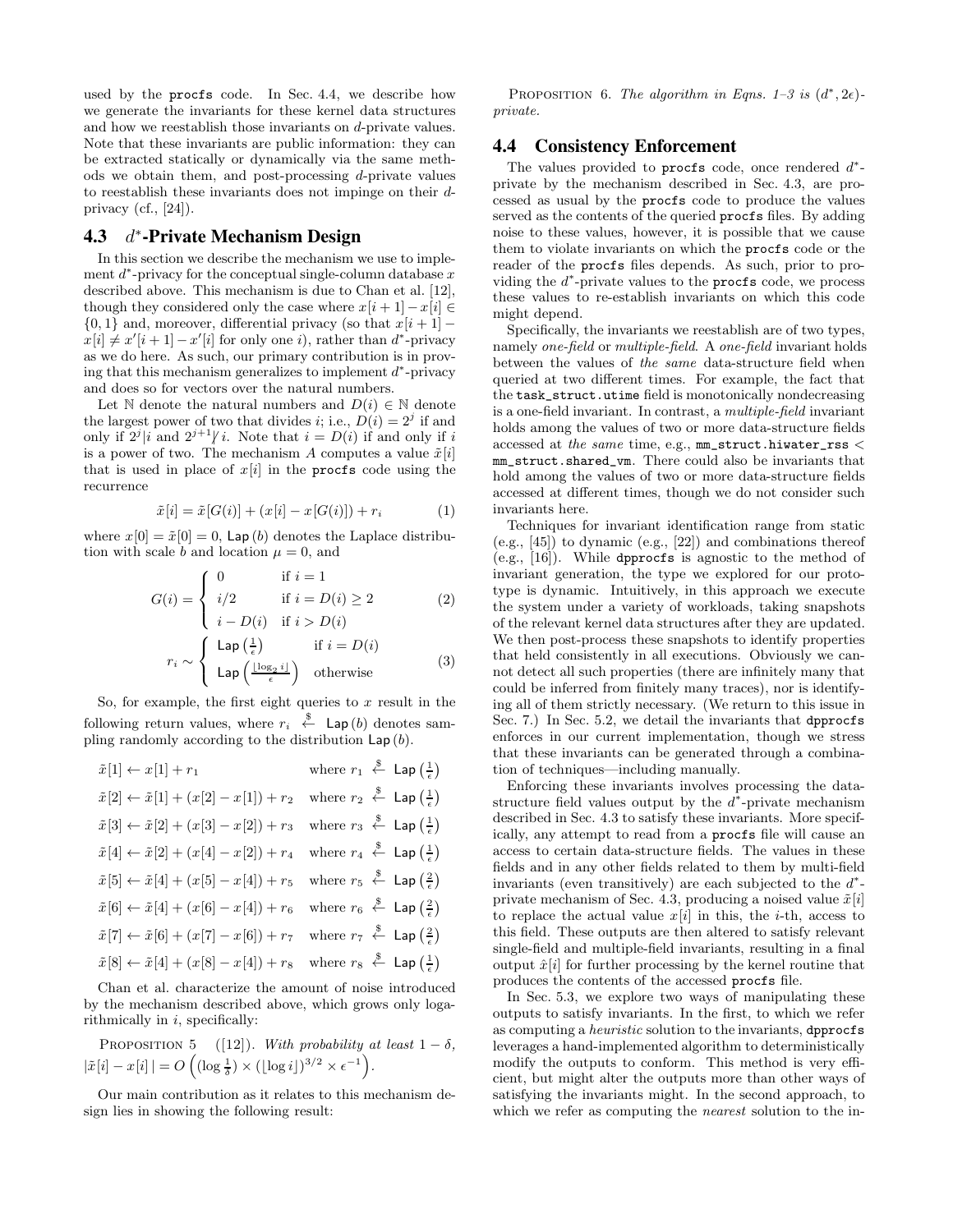variants, we generate an integer programming problem with the invariants as constraints and an objective of minimizing the total magnitude of the changes to the  $d^*$ -private outputs to conform to the invariants. We then feed this integer program to a commercial solver (in our current implementation,  $\text{CPLEX}^1$  to compute an optimal solution. We stress that both the heuristic and nearest solutions are computed using invariants that an adversary can compute himself (i.e., are public), and so this post-processing does not erode the d ∗ -privacy of these outputs.

### 5. IMPLEMENTATION

We implemented dpprocfs as a suite of software tools in Ubuntu Linux LTS 14.04 with kernel version 3.13.11. dpprocfs consists of three components: a kernel extension, which we call privfs, that enhances the procfs with  $d^*$ private mechanisms (as discussed in Sec. 4.3) without altering its existing program interfaces; a software tool, invgen, that automatically searches for invariants in kernel data structures for maintaining procfs value consistency (as discussed in Sec. 4.4); and a userspace daemon, privfsd, that interacts with the kernel extension and facilitates consistency enforcement in real time.

#### 5.1 ∗ -Private Mechanism Implementation

When a file in **procfs** is read by a userspace process, a kernel function is invoked to serve the request, and the return values are sent to the process as if it is reading a file. The values reported by procfs are computed from fields in certain kernel data structures. To generate  $d^*$ -private outputs, a kernel extension privfs computes noised versions of those protected fields for use by the kernel function computing the procfs output.

Specifically, privfs introduces a kernel data structure of type  $\text{privfs}\_ \text{struct}$  per kernel data-structure field x that is protected (rendered d<sup>\*</sup>-private) by dpprocfs. This structure includes two arrays of floating-point values. After access  $i$ to the data-structure field  $x$  to which the privfs\_struct structure is associated, position  $\log_2 D(i)$  in these arrays are updated to hold  $x[i] - x[G(i)]$  and  $r_i$ , respectively. Together with  $x\left[2^{\lfloor \log_2 i \rfloor} \right]$  and  $\tilde{x}\left[2^{\lfloor \log_2 i \rfloor} \right]$ , which the structure also stores, these arrays permit the efficient computation of  $\tilde{x}[i+1]$ . Also to speed up this computation, the privfs\_struct structure maintains a buffer of 32B to store precomputed random values  $r_{i+1}$ ,  $r_{i+2}$ , ... following the specified Laplace distributions. Buffer refilling is implemented as a tasklet, a type of software IRQ in Linux kernels.

The arrays in privfs\_struct in our present implementation are of fixed length, specifically 32 floating-point values, which limits the number of queries to the protected datastructure field to  $2^{32} - 1$ . These arrays might instead be made arbitrarily extensible so as to allow an unlimited number of queries. That said, as the query count  $i$  grows, the accuracy of the returned  $\tilde{x}[i]$  value decays. As such, alternative designs might limit (or rate-limit) the number of queries to any protected data-structure field by each userspace process or its associated user. Another implementation choice might be to maintain separate arrays for each user of the system, so that queries from one user would not decrease the utility of queries from other users.

privfs does not return  $\tilde{x}[i]$  directly for use in computing the procfs output. Instead, it sends this value to privfsd for enforcing invariants across all noised values. privfsd will be discussed in Sec. 5.3, after we discuss how data-structure invariants are identified in Sec. 5.2.

### 5.2 Invariant Generation

Kernel data-structure invariants are generated by a component called invgen. invgen generates two types of invariants, namely one-field and multiple-field invariants as discussed in Sec. 4.4. One-field invariants are relationships between a field's current and previous values. Multiple-field invariants are relationships between different variables when accessed at the same time.

As discussed in Sec. 4.4, our system generates invariants from traces of data-structure values captured during execution. Specifically, invgen does so by collecting execution traces of all numerical data-structure fields that are relevant to procfs outputs. To do so, we patch an OS kernel by adding one more file in the procfs to directly export all numeric kernel data-structure fields of interest. invgen then repeatedly reads the extended procfs file, sampling the values of these fields frequently and writing them into trace files. For this paper, traces were collected by monitoring the data-structure fields during the execution of a variety of software programs, including Google Chrome and a set of benchmark applications from Phoronix Test Suite<sup>2</sup>. By executing each benchmark application three times, we collected 22.6MB of trace files.

We then used Daikon [22] to extract invariants from these trace files. To use Daikon, we first configured it with invariant templates, or filters, that the tool uses to search for invariants. For one-field invariants, Daikon was configured with filters to locate fields that do not change, that are monotonically nonincreasing, or that are monotonically nondecreasing. For multiple-field invariants, we implemented a filter that Daikon uses to search for linear invariants among a set  $\mathcal X$  of fields, i.e., a property of the form  $\sum_{x \in \mathcal X} c_x \times x[i] \geq 0$ that holds for all i, for some constant  $c_x \in \{-1,0,1\}$ . We ran Daikon with this filter for two sets  $\mathcal{X}$ , one for memoryrelated fields and one for scheduler-related fields. After using Daikon to extract likely invariants in this way, we manually inspected the outputs and discarded those that were either implied by others or that we believed to be spurious.

The invariants produced in this way are shown in Table 2. (We also include invariants that all fields are integral, but we do not show those, for brevity.) The right half of the table shows the invariants expressed using the labels for kernel data-structure fields indicated in the left half of the table. The fields marked "Protected" in the left half of the table are those that dpprocfs renders  $d^*$ -private in our present implementation. Those fields marked with a " $\mathbf{\ddot{F}}$ " were selected based on their use in existing attacks (see Sec. 3.1), and those marked with a "checkmark" were selected for protection because they are included in invariants with such fields. One field, namely uptime, is not protected in our present implementation despite being included in invariants, simply because the information it carries (the time since the machine was booted) seems unlikely to carry information useful to a side-channel attack. That said, it could also be protected with minimal additional cost.

<sup>1</sup> http://www.ibm.com/software/commerce/ optimization/cplex-optimizer/

 $^{2}$ http://www.phoronix-test-suite.com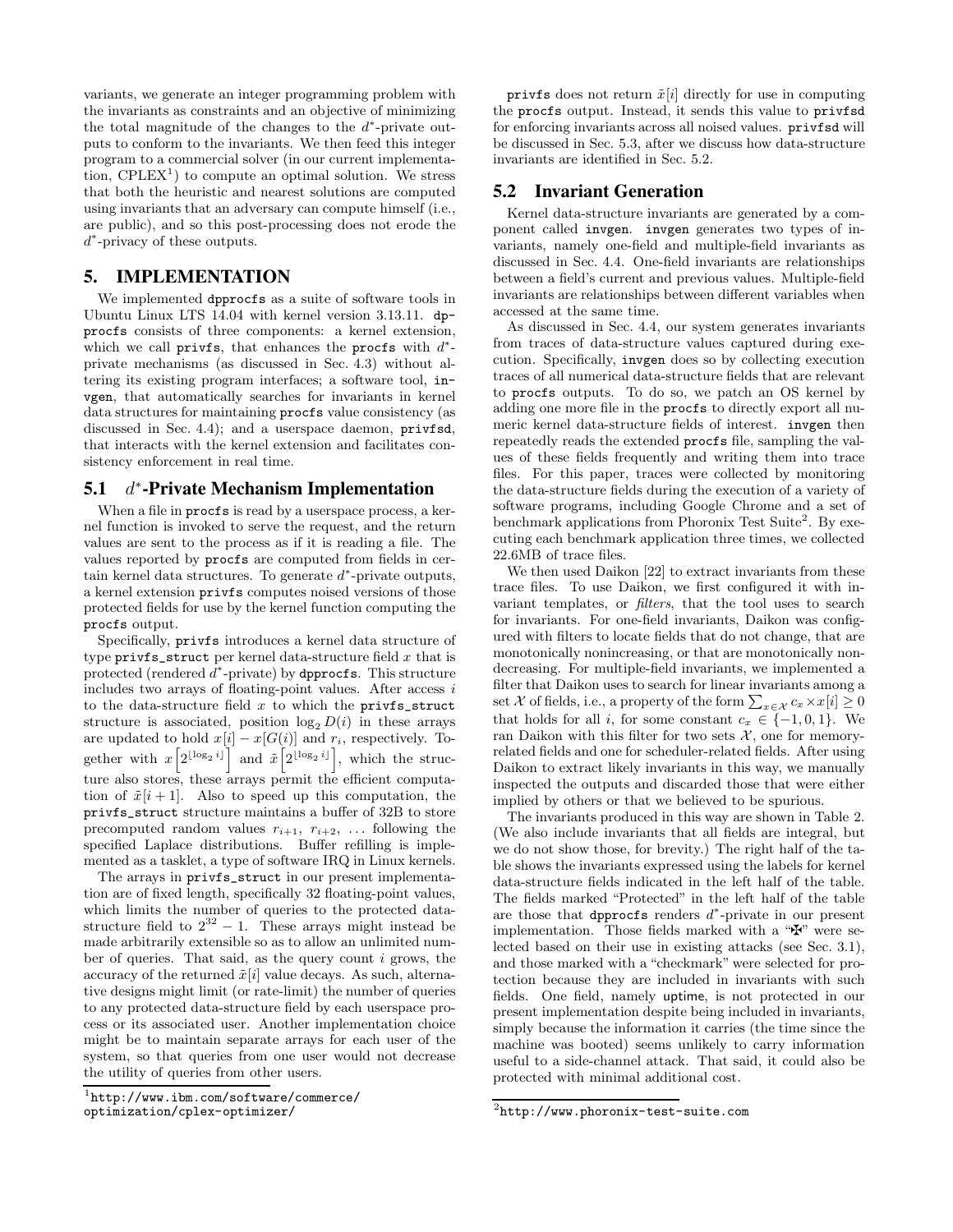| Data-structure field                   | Protected | Label      | Invariants                                                                                  |
|----------------------------------------|-----------|------------|---------------------------------------------------------------------------------------------|
| mm_struct.total_vm                     | 呸         | totalVM    | total $\mathsf{VM}\geq 0$<br>cstime $> 0$ utime $ i  >$ utime $ i-1 $<br>swapEnts $\geq 0$  |
| mm_struct.shared_vm                    | Æ         | sharedVM   | shared $VM > 0$<br>hiwaterRSS $> 0$ cutime $> 0$ stime[i] $>$ stime[i - 1]                  |
| mm_struct.stack_vm                     |           | stackVM    | hiwaterVM $\geq 0$ nvcsw $\geq 0$ gtime[i] $\geq$ gtime[i - 1]<br>stack $\mathsf{VM}\geq 0$ |
| mm_struct.exec_vm                      |           | execVM     | nivcsw $> 0$ cstime $[i]$ $>$ cstime $[i-1]$<br>$execVM \geq 0$<br>utime $\geq 0$           |
| mm_struct.rss_stat.count[MM_FILEPAGES] | ÷.        | filePages  | cutime $ i  >$ cutime $ i-1 $<br>file $\mathsf{Pages} \geq 0$<br>stime $\geq 0$             |
| mm_struct.rss_stat.count[MM_ANONPAGES] | ÷.        | anonPages  | $nvcsw[i] > nvcsw[i-1]$<br>anonPages $> 0$ gtime $> 0$                                      |
| mm_struct.rss_stat.count[MM_SWAPENTS]  |           | swapEnts   | nivcsw $[i] >$ nivcsw $[i-1]$                                                               |
| mm_struct.hiwater_rss                  |           | hiwaterRSS | starttime $[i]$ = starttime $[i-1]$<br>hiwater $RSS <$ shared $VM$                          |
| mm_struct.hiwater_vm                   |           | hiwaterVM  | hiwater $VM > filePages$                                                                    |
|                                        |           |            | $execVM$ > filePages + swapEnts                                                             |
| task_struct.utime                      | нŦ        | utime      | shared $VM$ + file Pages $>$ anon Pages + swap Ents                                         |
| task_struct.stime                      |           | stime      | shared VM $+$ exec VM $>$ file Pages $+$ anon Pages $+$ swap Ents                           |
| task_struct.gtime                      |           | gtime      | shared VM $>$ exec VM $+$ file Pages $+$ swap Ents                                          |
| task_struct.signal->cstime             |           | cstime     | $totalVM > execVM + stackVM + file Pages + anon Pages + swapEnts$                           |
| task_struct.signal->cutime             |           | cutime     | total VM $>$ shared VM $+$ stack VM $+$ swap Ents                                           |
| task_struct.real_start_time            |           | starttime  | total VM + file Pages $\geq$ shared VM + anon Pages + swap Ents                             |
| task_struct.nvcsw                      | Æ         | nvcsw      | $totalVM + execVM > sharedVM + stackVM + file Pages$                                        |
| task_struct.nivcsw                     | Æ         | nivcsw     | $+$ anon Pages $+$ swap Ents                                                                |
| get_monotonic_boottime()               |           | uptime     | uptime $>$ starttime + utime + stime + gtime + cutime + cstime                              |

Table 2: Selected kernel data-structure fields (Linux kernel 3.13) and generated invariants (Sec. 5.2) that reference them. "Protected" fields are rendered  $d^*$ -private as described in Sec. 5.1, either because they have been utilized in published side-channel attacks  $(\maltese)$  or because they are involved in invariants that include such fields  $(\checkmark)$ .

The upper right corner of the right half of Table 2 lists one-field invariants, e.g., that task\_struct.utime[i] (the i-th access to task\_struct.utime) is at least as large as task\_struct.utime $[i - 1]$ . That is, task\_struct.utime $[i]$ is nondecreasing. The other invariants hold for all simultaneous accesses to the indicated fields.

Our chosen method of invariant generation is admittedly limited, in that like any method of invariant generation based on an incomplete set of recorded traces, it allows for false positives and false negatives. False positives—i.e., found "invariants" that are not actually invariants—will presumably not cause difficulties for the procfs code or applications when dpprocfs enforces them, since even if not invariant, the identified behavior is evidently common. False negatives (i.e., missed invariants) might cause such problems, however, and so it would be prudent to augment our dynamic approach with static analysis (e.g., [16, 45]) and additional manual inspection. That said, we have not identified applications (or kernel routines that respond to procfs reads) that appear to depend on behaviors other than those identified in Table 2.

#### 5.3 Reestablishing Invariants

Upon producing  $\tilde{x}[i]$  for each protected field x needed by a kernel routine to respond to a  $\mathsf{procs}\,\mathsf{query},^3$   $\mathsf{privfs}\,\mathsf{needs}$ to reestablish the invariants among those field values before submitting them to the kernel routine. For our prototype, we implemented this step in a userspace daemon process, which we call privfsd, that receives requests from the privfs via Netlink sockets. This implementation choice allows us to sidestep the need to port more complex operations (e.g., floating-point operations, constraint-solving algorithms) to run in the kernel.

privfs produces inputs for privfsd by first identifying the set  $X$  of protected fields to be accessed by the kernel rou-

tine serving the procfs query (i.e., from those fields marked "protected" in Table 2). privfs forms the set of relevant invariants from Table 2, namely  $I(\mathcal{X}) = \bigcup_{x \in \mathcal{X}} I(x)$  where  $I(x)$  for any x is defined using the following inductive definition: (i)  $I(x)$  is initialized to include any constraint in Table 2 that includes field  $x$ ; and (ii) if any protected field  $x'$  from Table 2 is named in an invariant already in  $I(x)$ , then  $I(x')$  is added to  $I(x)$ . privfs instantiates each protected field x named in  $I(\mathcal{X})$  with a variable  $\hat{x}[i]$  and, if uptime  $\in I(\mathcal{X})$ , instantiates uptime with its current value. privfs then produces the relevant value  $\tilde{x}[i]$  for each field  $x \in \mathcal{X}$  and sends  $I(\mathcal{X})$  and the noised values  $\{\tilde{x}[i]\}_{x \in \mathcal{X}}$  to privfsd.

privfsd operates in one of two modes, computing either a nearest compliant assignment to each  $\hat{x}[i]$  or a heuristic assignment to each  $\hat{x}[i]$ . The nearest assignment is calculated by taking the instantiated invariants  $I(\mathcal{X})$  as constraints in an integer programming (IP) problem, with variables  $\{\hat{x}[i]\}_{x \in \mathcal{X}}$  and objective being to minimize the cumulative relative error, i.e., to minimize  $\sum_{x \in \mathcal{X}} |\tilde{x}[i] - \hat{x}[i]|/|\tilde{x}[i]|$ . Our current implementation invokes CPLEX to solve this IP problem. In contrast, the heuristic approach simply calculates any values for  $\{\hat{x}[i]\}_{x\in\mathcal{X}}$  that satisfy  $I(\mathcal{X})$  using manually coded heuristics to adjust the  $\{\tilde{x}[i]\}_{x\in\mathcal{X}}$  values. In Sec. 6, we will evaluate both modes of operation. Regardless of its mode of operation, privfsd returns the computed values  $\{\hat{x}[i]\}_{x\in\mathcal{X}}$  to privfs to pass along to the kernel routine for preparing the procfs output to the waiting client.

### 6. EVALUATION

In this section we evaluate the efficacy of dpprocfs design. While our design is provably  $d^*$ -private (and hence  $d_{L1}$ -private by Prop. 4), we perform an empirical security evaluation of our design in Sec. 6.1 to better illustrate settings of  $\epsilon$  that suffice to interfere with known attacks. With greater clarity as to reasonable settings of  $\epsilon$ , we then evaluate the utility of procfs for these  $\epsilon$  values in Sec. 6.2.

<sup>3</sup>We are abusing notation here slightly, in that the access index  $i$  might be different per field  $x$ .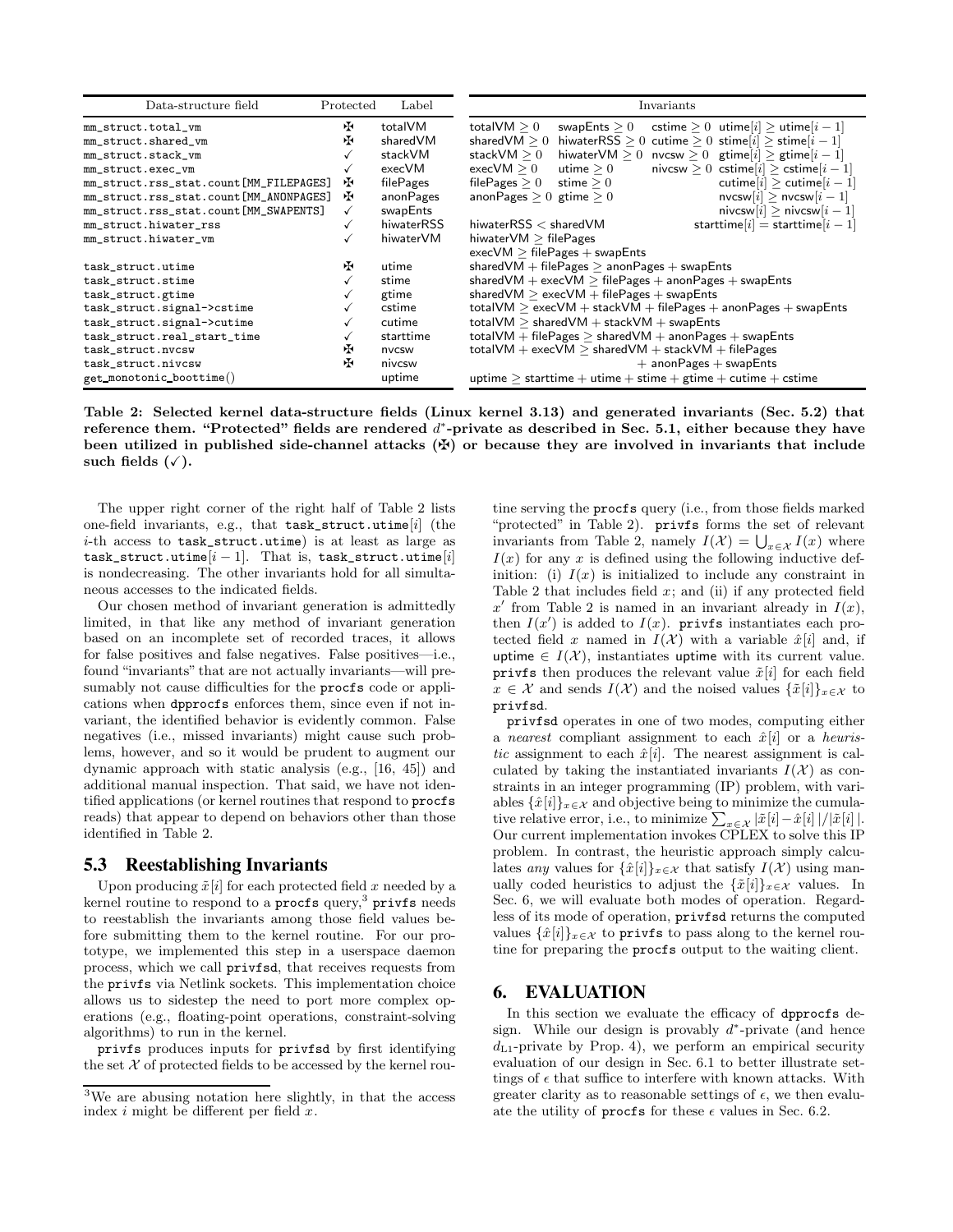### 6.1 Security Evaluation

In this section, we evaluate the capability of dpprocfs to defend against side-channel attacks discussed in Sec. 3.1. Specifically, we measure the extent to which the procfs features used by the attacker in selected attacks are still effective attack features in dpprocfs. Rather than trying to replicate each attack from previous work exactly, we adopt a more general framework for evaluation in which the attacker's task is detecting one of m classes of activities.

We perform this measurement of the attacker's likely success by building a multiclass classifier for classifying procfs features (which are attack-dependent) into one of m classes. We use the  $scikit-learn<sup>4</sup>$  support-vector-machine (SVM) implementation to build the multiclass classifier. We then report the accuracy of the classifier in a testing phase, namely the fraction of test instances that it classifies correctly.

#### *6.1.1 Defending Against Keystroke Timing Attacks*

The voluntary context switch counter (nvcsw in Table 2) can be exploited to identify a user's keystroke actions and hence the timing characteristics of those keystrokes. These timing characteristics can then leak information about what those keystrokes were (e.g., [40]). To approximate the defense that dpprocfs offers against this attack, we consider an adversary that consecutively reads the nvcsw field from procfs six times, and then the adversary classifies this vector of readings to determine when the keystroke occurred. (We only inject one keystroke during these six readings.) As such, we model the attacker as a multi-class classifier, which classifies the vector of six readings (i.e., a vector in  $\mathbb{N}^6$ ) into  $m = 5$  classes; classifying a vector as class i indicates that the keystroke occurred between reads i and  $i + 1$ .

To perform these experiments, we used a tool called xdotool to simulate the keystroke actions at a specified time. During each experiment run, we started a bash terminal and injected one keystroke, at a time distributed normally with mean 2.5s and standard deviation 0.83s (i.e., 0.0s is three standard deviations from the mean). Beginning with the launch of the bash process, the attacker process read the /proc/<pid>/status file of the bash process every second<sup>5</sup> to obtain the voluntary context switch counter nvcsw, yielding six readings (a vector in  $\mathbb{N}^6$ ). Invariant enforcement (Sec. 5.3) provided the nearest solution to the needed invariants. To allow for a powerful attacker, we provided to it the underlying normal distribution imposed on the keystroke timing. The attacker used this distribution to estimate the true (unnoised) nvcsw value corresponding to each vector element (adapting [34, Eqn. 10]), yielding an estimated true vector per collected vector. We repeated this experiment 440 times to get 440 estimated true vectors. When training and testing the SVM classifier, we used 75% of the vectors from each class for training and 25% for testing.

The accuracy of the resulting classifier on the testing examples is shown in Fig. 1(a). The horizontal axis shows various values of  $\epsilon$ ; the vertical axis shows classifier accuracy. Because of the form of the distribution imposed on keystroke



(a) Keystroke timing attack (b) Website inference attack

Figure 1: Multi-class classifier accuracy under different  $\epsilon$  settings; dashed horizontal lines show accuracies of blind guesses based only on knowledge of the likelihood of each class

timings, the most likely class occurred roughly 44% of the time, and so this baseline (shown by the horizontal dashed line) is the accuracy that the adversary could achieve simply by blindly guessing based on that distribution. As shown in the graph, setting  $\epsilon \in [1,3]$  suffices to reduce the classifier to this baseline accuracy. By comparison, the classifier was perfect (an accuracy of 1.0) when no noise was added.

#### *6.1.2 Mitigating Website Inference*

The memory footprint of a browser can leak the website it visits (as discussed in Sec. 3.1). In this experiment, we instrumented the Google Chrome browser with a script to visit a target website, chosen uniformly from the Alexa top-10 websites. While this occurred, an attacker process repeatedly sampled the data resident size field drs, calculated as totalVM−sharedVM (using the labels defined in Table 2), by reading the /proc/<pid>/statm of the browser process every  $500\mu s$ . To support this rate of sampling, dpprocfs employed the heuristic method of invariant reestablishment (Sec. 5.3), which returned results in roughly  $50\mu s$  (in comparison to 8ms for the nearest solution). The sampling period lasted for 3s, during which the attack process recorded all the drs field values read. As in Sec. 6.1.1, the attacker estimated the true (unnoised) drs value corresponding to the j-th read value in each 3s interval, using an empirical distribution observed for these j-th values gathered by accessing each of these 10 websites an equal number of times. The attacker then constructed a histogram of these estimated drs values binned into seven equal-width bins, and the vector of bin counts (in  $\mathbb{N}^7$ ) was used as a feature vector for classification. Each of the Alexa top-10 websites were visited 100 times; when used to train and test the SVM classifier (with  $m = 10$  classes), 70% were used for training and 30% were used for testing.

The resulting accuracy of the classifier is shown in Fig. 1(b). The most important distinction from the graph in Fig. 1(a) is that the values of  $\epsilon$  needed to interfere with the website inference attack are much smaller, meaning that the noise added was greater. This is primarily a function of the size differences between  $\textsf{drs}$  readings from the m classes, which were generally much greater than the differences between the readings of the voluntary context switch counter nvcsw with and without a keystroke. In terms of  $d^*$ , the distances between the classes in the website inference attack were much greater than the distances between classes in the keystroke attack. This is noteworthy because it implies that the set-

 $^4$ http://scikit-learn.org/dev/index.html

<sup>5</sup>This interval is much longer than in the demonstrated attack of Jana et al. [25], but we lengthened this interval to minimize ambiguity regarding the class  $i \in \{1 \dots 5\}$  to which each vector should be assigned for training. By increasing this interval, we believe we produced classification results that are conservative (i.e., advantageous for the attacker).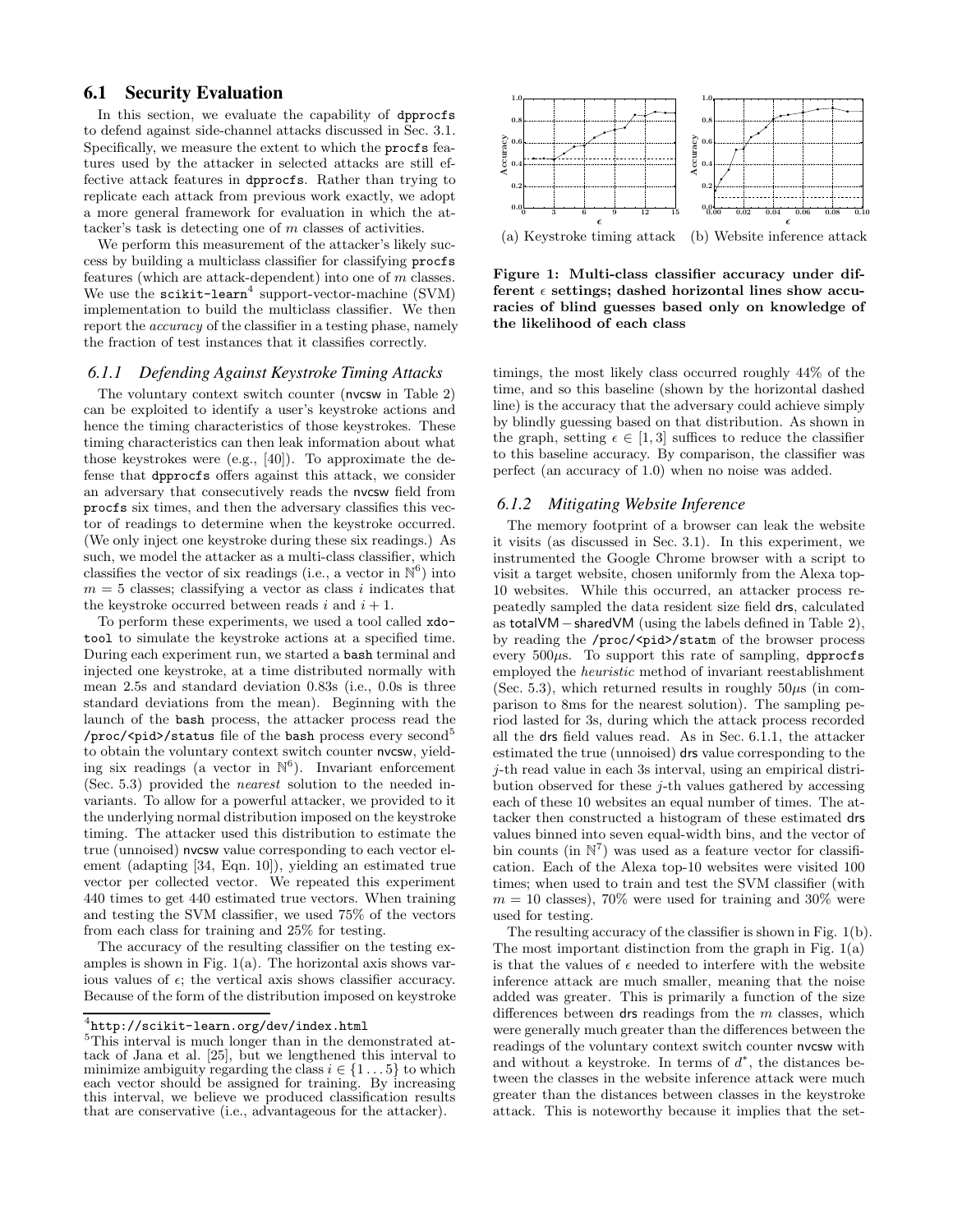tings of  $\epsilon$  needed for privacy will differ per-field and perapplication and, to some extent, will need to be informed by known attacks. Still, however, several values tested for  $\epsilon$ decayed classification accuracy to a significant extent; with no noise added, the classifier reached 0.915 accuracy.

#### 6.2 Utility Evaluation

We evaluate the utility of dpprocfs in two ways. First, we measure the relative error of selected procfs outputs that are calculated using fields protected by dpprocfs, under the two methods discussed in Sec. 5.3 for enforcing invariants, namely producing a heuristic solution and a nearest solution to the invariants. Second, we report the impact of dpprocfs to the ranking of processes according to certain features by top, a common utility for monitoring and diagnosis. Here we focus on dpprocfs outputs such as memory and CPU usage, as these are generally useful systems diagnostics.

#### *6.2.1 Relative Error*

We begin our utility evaluation by measuring the relative error of the drs field, the same field exploited by website inference attackers (see Sec. 6.1.2). To calculate the relative error of this field under dpprocfs, we preserved access to an unprotected version of procfs alongside the protected version. Then, we extended our setup described in Sec. 6.1.2 to simultaneously query both the protected and unprotected versions of the drs field while the browser process was running. During the evaluation, the browser was instrumented to repeatedly visit https://www.youtube.com, and the drs field was queried every 50ms for a total of 500 queries. We repeated this experiment 200 times.

Fig. 2 shows the distribution of relative error for both the nearest and heuristic solutions for invariant reestablishment, computed on the same noised values  $\tilde{x}$  produced by privfs, for a parameter setting  $(\epsilon = 0.005)$  that provided good security for the side-channel attack tested in Sec. 6.1 (see Fig. 1(b)). Each query range on the horizontal



Figure 2: Comparison between nearest and heuristic invariant reestablishment for drs field;  $\epsilon = 0.005$ 

axis has two box-and-whiskers plots, one for nearest and one for heuristic. The three horizontal lines forming each box indicate the first, second (median), and third quartiles, and the whiskers extend to cover all points within 1.5× the interquartile range. Outliers are indicated using plus  $($ "+") symbols. A different box-and-whiskers plot is shown per 100-query block across the 200 runs (i.e., each boxplot represents 20,000 points) because the noise increases as the number of queries grows. The differences between the nearest and heuristic distributions are nearly imperceptible, and this trend holds for other parameter and procfs fields we have explored, as well. That said, the heuristic solution relies on hand-tuned algorithms and by default provides no guarantees, and so in cases where the speed of computing the nearest solution is acceptable—the nearest solution took an average of 8ms to return, whereas our heuristic approach completed in an average of  $50\mu s$ —it might be preferable.



Figure 3: Relative error for drs field under nearest invariant reestablishment



Figure 4: Relative error for utime field under nearest invariant reestablishment

Fig. 3 and Fig. 4 represent the relative error in readings of the drs field and of the utime field from the /proc/<pid>/stat file, respectively, for various values of  $\epsilon$ . The values of  $\epsilon$ in Fig. 3 were chosen to overlap those used in the security evaluation depicted in Fig. 1(b). The  $\epsilon$  values tested in Fig. 4 were chosen based on our simulation of the softwarekeyboard side-channel attack of Lin et al. [28], which we conducted on a Nexus 4 smartphone running Android 5.1 with kernel 3.4.0; based on this simulation, we estimated that ranging  $\epsilon$  over  $1/2 \leq \epsilon \leq 5$  would result in curve similar to or better (with lower accuracy) than that in Fig.  $1(a)$ .<sup>6</sup> In the tests in Fig. 4, the utime field was queried every 50ms while a video game was running. These graphs suggest that the relative error is typically modest, e.g., with a third quartile of  $\langle 15\% \rangle$  in Fig. 3 and  $\langle 30\% \rangle$  in Fig. 4, though outliers can be large.

#### *6.2.2 Rank Accuracy of* top

The utility top is used by Linux administrators for performance monitoring and diagnosis. By reading procfs, top displays system information like memory and CPU usage of running processes. The processes are ranked by top according to a chosen field. In this section, we evaluate the utility of dpprocfs by measuring the rank accuracy of top when run using dpprocfs in place of the original procfs.

To measure the rank accuracy, we ran two top processes on one computer. These two top processes were started at the same time and updated information with the same frequency (every two seconds in our tests). The only difference was that one top process read from dpprocfs (with heuristic invariant reestablishment), and the other read from procfs in its original form. To control the test workload in each experiment, we ran a set of ten processes doing floating-point

 ${}^{6}$ Lin et al. reported querying the utime field of the software keyboard process every 100ms to detect its increase. With very rapid typing, the utime field in our tests increased less than 3 (jiffies) per 100ms interval, on average.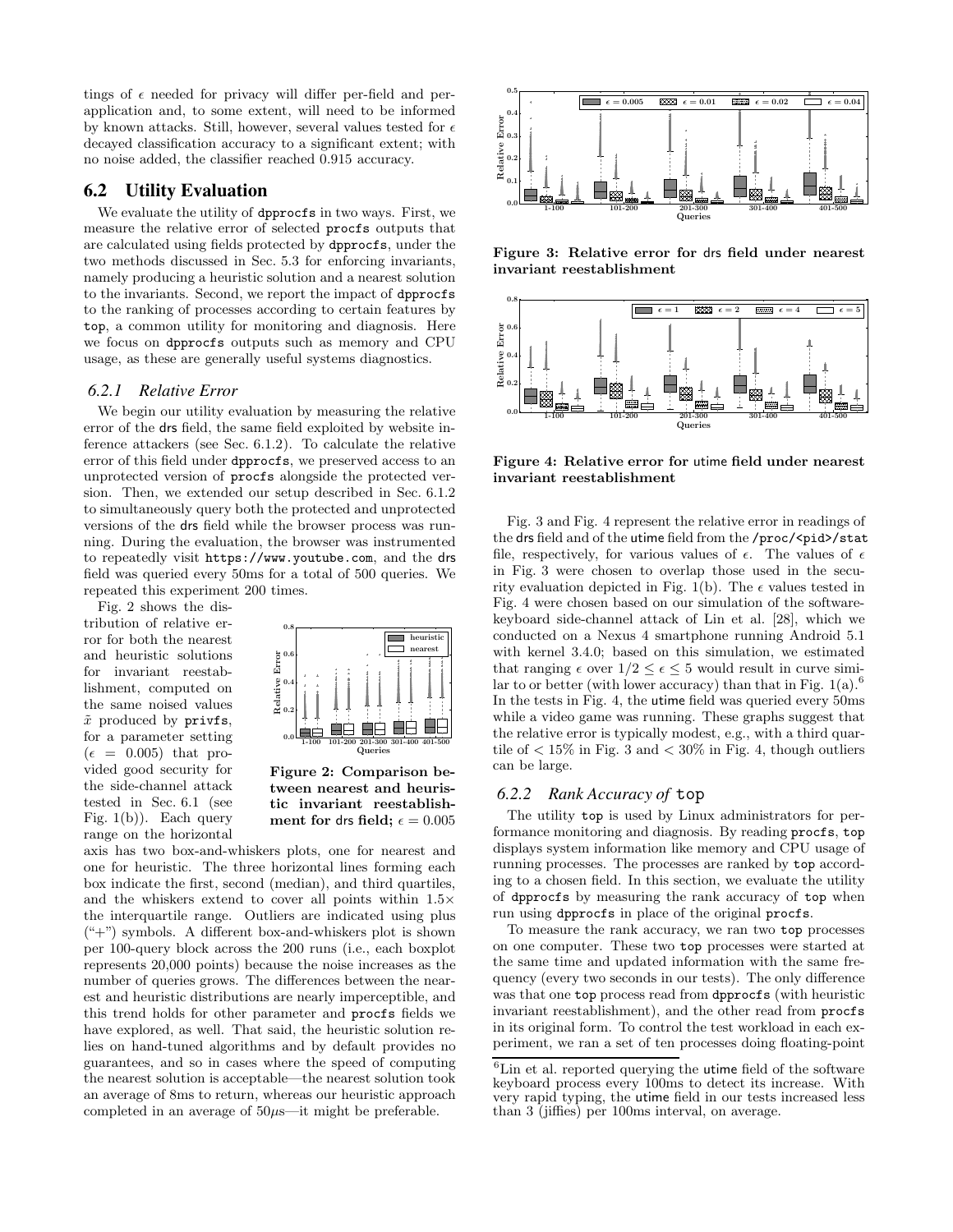

Figure 5: Average rank accuracy based on RES field

computations continually during each test. The number of memory pages allocated by each process to store its array of floats was scaled linearly across the ten processes: the first process allocated an 80MB array, the next process allocated a 95MB array, and so on up to the tenth process, which allocated a 215MB array. Similarly, the processes were configured with linearly scaled nice values ranging from −19 (highest priority) through −1 (lowest).

Let  $R(k)$  and  $R'(k)$  be the set of top k processes displayed by the two top programs. The top-k accuracy is defined as  $\frac{1}{k}$ |R(k) ∩ R'(k)|. Fig. 5 shows the average rank accuracy for various values of  $k$  when processes were ranked by the RES field. The RES field is read from /proc/<pid>/statm, calculated as filePages + anonPages, and represents the physical memory usage of the process. Fig. 6 shows the average rank accuracy when processes were ranked by the %CPU field, calculated as  $(\text{utime}[i] - \text{utime}[i - 1])/(\text{uptime}[i] - \text{uptime}[i - 1]).$ 

Several observations from Fig. 5 and Fig. 6 are worth noting. First, top retains much of its ability to rank processes by these measures; e.g., even for the lowest values of  $\epsilon$  tested (Fig.  $5(a)$  and Fig.  $6(a)$ ), the top-5 ranks remained roughly 80% correct on average through the tests. Second, whereas the top-10 rank is generally more accurate than the top-1 rank in Fig. 5, the reverse is true in Fig. 6. This occurs because while the memory usage of the ten test processes was scaled linearly, our linear scaling of nice values caused the actual %CPU to drop off super-linearly. So, for example, the average difference in %CPU values for the processes with nice values −19 and −18 was much larger than the average %CPU difference between processes with nice values −3 and −1.

### 7. DISCUSSION

Security limitations. Since we do not noise every kernel data-structure field that is used to serve procfs queries, there remains the possibility that such fields might reveal information about the true values of noised fields. This could occur either because the unprotected fields are related to those noised fields by invariants that our techniques did not



Figure 6: Average rank accuracy based on %CPU field

find (see Sec. 5.2) or because those relationships are only statistical (but not invariant). It will therefore be necessary to extend the scope of our protections to other fields as new procfs storage side-channel attacks are discovered or, in the limit, that all kernel data-structures used to generate procfs contents be protected. As additional fields are brought under the protections of dpprocfs, the invariants that are reestablished on those values will need to be expanded appropriately.

Similarly, the value of  $\epsilon$  used to protect a field might need to be updated as new attacks involving that field are discovered. As shown in Sec. 6.1, the value of  $\epsilon$  may need to differ from one field to another. The magnitude of  $\epsilon$  needed for a field will be correlated with the variation of that field and the number of queries over which protection needs to be provided, since as the number of queries grow, presumably so might  $d^*$  (between the actual field values and another from which it should remain indistinguishable).

Utility limitations. As the number of procfs queries grows, the amount of noise added to the kernel data-structure fields used to generate the procfs outputs grows (see Sec. 4.3 and Sec. 5.1). As such, the utility of procfs outputs generated from those fields will decay. To slow this decay, it may be necessary to rate-limit the queries that involve each field or to limit the number of such queries from any one user. Or, as suggested in Sec. 5.1, a separate privfs\_struct could be maintained per querying user, though that obviously weakens the mechanism against colluding users.

It may eventually be necessary to "reset" the  $d^*$ -private mechanism associated with a field, particularly for a field associated with a long-running process. A natural way to do so would be to restart the process itself, since restarting a process also refreshes its associated kernel data structures. (This is also beneficial for performance and reliability [15].)

Extensions to other storage side channels. We believe our proposed method can be extended to other storage side channels such as those associated with mobile sensors (e.g., [10, 30, 43, 11, 6, 33, 39]). However, it is unclear how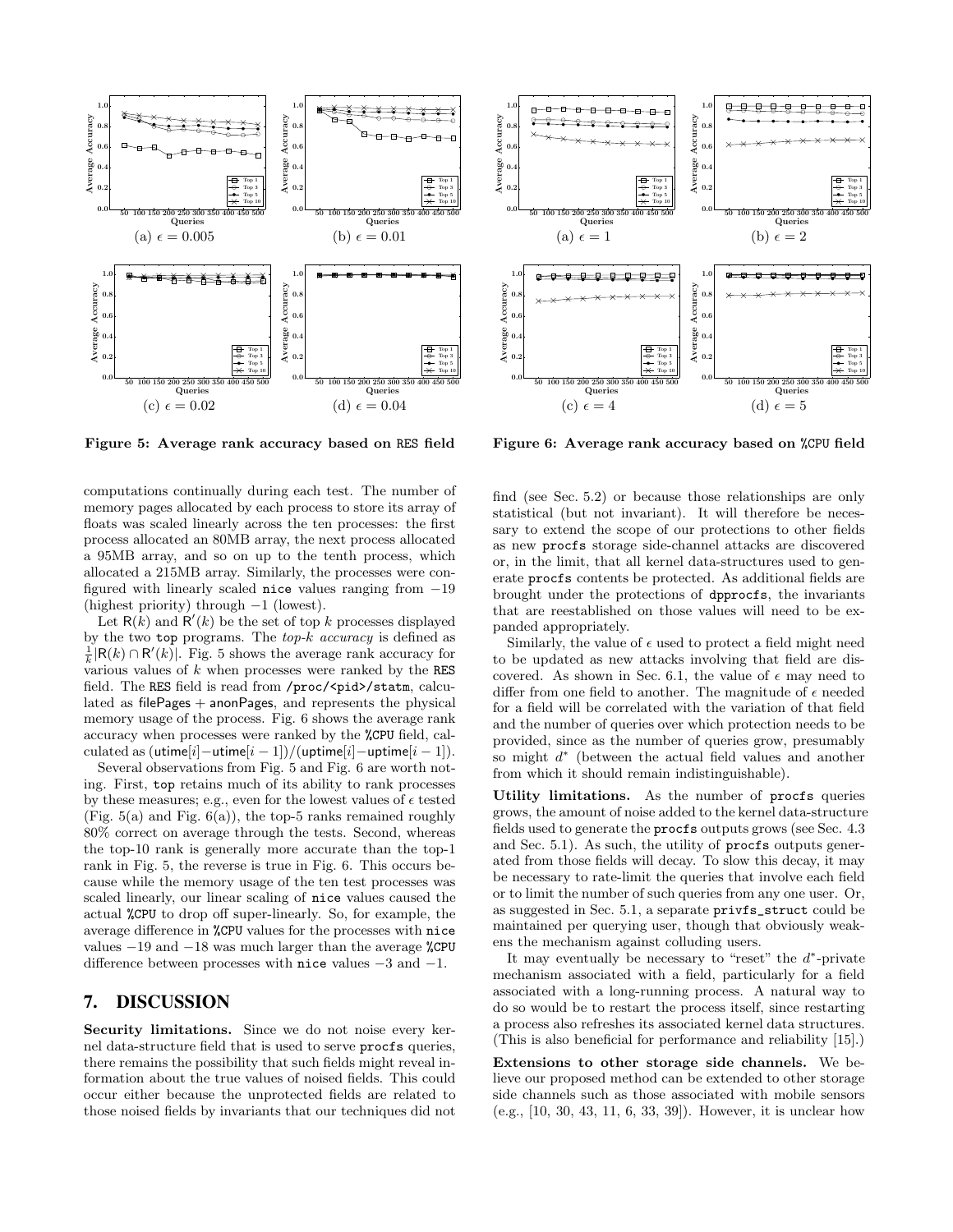adding noise, e.g., to smartphone gyroscopes, will affect the usability of the apps that rely on their readings.

Alternative solutions to procfs side channels. An alternative to adding noise in procfs outputs is to isolate mutually distrusting processes into different namespaces so that they cannot read each others' private procfs files. For example, Linux containers<sup>7</sup> isolate multiple applications from each other using PID namespaces in the kernel. While useful in hosting services such as modern PaaS clouds, Linux containers are less suitable in personal computing environments (e.g., Android devices and desktop computers) since sharing between different software applications are necessary in these single-user settings. Without a shared procfs, applications that needs accesses to these system statistics—e.g., most traffic- and system-monitoring apps on Google Play, as well as the sysstat utilities $\text{8}$ —will no longer work.

### 8. CONCLUSION

In this paper we have reported on the design, implementation, and evaluation of dpprocfs, a modification to the procfs pseudo file system that suppresses storage side channels. The innovations that are central to our design include: (i) framing the side-channel problem as one of achieving dprivacy for continual data release, and defining an appropriate distance  $d^*$  for instantiating  $d$ -privacy for this scenario; (ii) generalizing a differentially private mechanism for the continuous release of binary values to the  $d^*$ -privacy goal we set forth; (iii) recognition of the systems difficulties that can arise when adding noise to procfs outputs, and an invariant reestablishment framework to address those difficulties; and (iv) a working implementation of dpprocfs, coupled with an evaluation that shows it can simultaneously defend against known storage side-channel attacks while retaining the utility of procfs for monitoring and diagnosis. Our solution provides a configurable framework to suppress new storage side channels as they are discovered, through adding protection to additional kernel data-structure fields or updating the  $\epsilon$  values associated with each field and application. We further believe that the mechanisms we have developed within our solution might be applicable to other storage side channels, and we plan to explore this direction in future work.

### Acknowledgments

This work was supported in part by grant 1330599 from the National Science Foundation. We are grateful to the anonymous reviewers for their helpful comments.

### 9. REFERENCES

- [1] I. Abraham, Y. Bartal, and O. Neimany. Advances in metric embedding theory. In 38th ACM Symposium on Theory of Computing, May 2006.
- [2] G. Ács and C. Castelluccia. I have a DREAM! (differentially private smart metering). In 13th International Conference on Information Hiding, 2011.
- [3] G. Acs, C. Castelluccia, and W. Lecat. Protecting against physical resource monitoring. In 10th ACM Workshop on Privacy in the Electronic Society, 2011.
- [4] N. R. Adam and J. C. Worthmann. Security-control methods for statistical databases: A comparative study. ACM Computing Surveys, 21(4), Dec. 1989.
- [5] M. E. Andrés, N. E. Bordenabe, K. Chatzikokolakis, and C. Palamidessi. Geo-indistinguishability: Differential privacy for location-based systems. In ACM Conference on Computer and Communications Security, 2013.
- [6] A. J. Aviv, B. Sapp, M. Blaze, and J. M. Smith. Practicality of accelerometer side channels on smartphones. In 28th Annual Computer Security Applications Conference, 2012.
- [7] M. Backes and S. Meiser. Differentially private smart metering with battery recharging. In Data Privacy Management and Autonomous Spontaneous Security, 8th International Workshop, volume 8247 of Lecture Notes in Computer Science. 2014.
- [8] A. Blum, K. Ligett, and A. Roth. A learning theory approach to non-interactive database privacy. In  $40th$ ACM Symposium on Theory of Computing, 2008.
- [9] N. E. Bordenabe, K. Chatzikokolakis, and C. Palamidessi. Optimal geo-indistinguishable mechanisms for location privacy. In ACM Conference on Computer and Communications Security, 2014.
- [10] L. Cai and H. Chen. TouchLogger: Inferring keystrokes on touch screen from smartphone motion. In 6th USENIX Conference on Hot Topics in Security, 2011.
- [11] L. Cai and H. Chen. On the practicality of motion based keystroke inference attack. In Trust and Trustworthy Computing, 5th International Conference, volume 7344 of Lecture Notes in Computer Science. June 2012.
- [12] T.-H. H. Chan, E. Shi, and D. Song. Private and continual release of statistics. ACM Transactions on Information and System Security, 14(3), Nov. 2011.
- [13] K. Chatzikokolakis, M. E. Andrés, N. E. Bordenabe, and C. Palamidessi. Broadening the scope of differential privacy using metrics. In 13th Privacy Enhancing Technologies Symposium, July 2013.
- [14] Q. A. Chen, Z. Qian, and Z. M. Mao. Peeking into your app without actually seeing it: UI state inference and novel Android attacks. In 23th USENIX Security Symposium, 2014.
- [15] D. Cotroneo, R. Natella, R. Pietrantuono, and S. Russo. A survey of software aging and rejuvenation studies. ACM Journal on Emerging Technologies in Computing Systems, 10(1), Jan. 2014.
- [16] C. Csallner, N. Tillmann, and Y. Smaragdakis. DySy: Dynamic symbolic execution for invariant inference. In 30th International Conference on Software Engineering, 2008.
- [17] G. Danezis, M. Kohlweiss, and A. Rial. Differentially private billing with rebates. In 13th International Conference on Information Hiding, 2011.
- [18] C. Dwork. Differential privacy. In Automata, Languages and Programming, volume 4052 of Lecture Notes in Computer Science, 2006.
- [19] C. Dwork. Differential privacy: A survey of results. In Theory and Applications of Models of Computation, 5th International Conference, volume 4978 of Lecture Notes in Computer Science, Apr. 2008.

<sup>7</sup> https://linuxcontainers.org/

<sup>8</sup> http://sebastien.godard.pagesperso-orange.fr/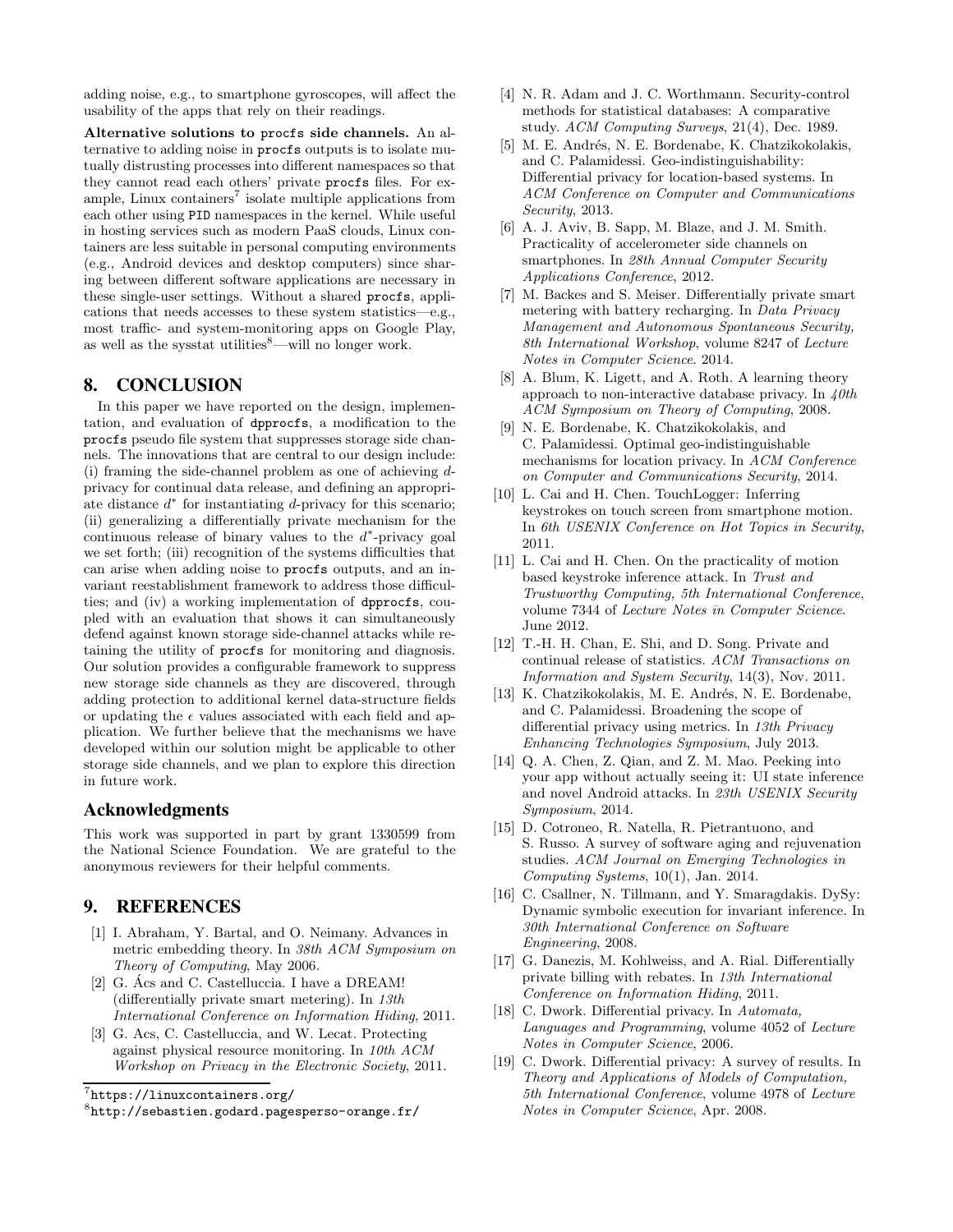- [20] C. Dwork. Differential privacy in new settings. In 21st ACM-SIAM Symposium on Discrete Algorithms, 2010.
- [21] C. Dwork, M. Naor, T. Pitassi, and G. N. Rothblum. Differential privacy under continual observation. In 42nd ACM Symposium on Theory of Computing, 2010.
- [22] M. D. Ernst, J. H. Perkins, P. J. Guo, S. McCamant, C. Pacheco, M. S. Tschantz, and C. Xiao. The Daikon system for dynamic detection of likely invariants. Science of Computer Programming, 69, 2007.
- [23] B. C. M. Fung, K. Wang, R. Chen, and P. S. Yu. Privacy-preserving data publishing: A survey of recent developments. ACM Computing Surveys, 42(4), June 2010.
- [24] M. Hay, V. Rastogi, G. Miklau, and D. Suciu. Boosting the accuracy of differentially private histograms through consistency. Proceedings of the VLDB Endowment, 3(1-2), Sept. 2010.
- [25] S. Jana and V. Shmatikov. Memento: Learning secrets from process footprints. In 2012 IEEE Symposium on Security and Privacy, May 2012.
- [26] K. Kursawe, G. Danezis, and M. Kohlweiss. Privacy-friendly aggregation for the smart-grid. In 11th International Conference on Privacy Enhancing Technologies, 2011.
- [27] N. Li, T. Li, and S. Venkatasubramanian. t-closeness: Privacy beyond  $k$ -anonymity and  $\ell$ -diversity. In 23rd International Conference on Data Engineering, Apr. 2007.
- [28] C.-C. Lin, H. Li, X. Zhou, and X. Wang. Screenmilker: How to milk your Android screen for secrets. In 21st ISOC Network and Distributed System Security Symposium, 2014.
- [29] A. Machanavajjhala, J. Gehrke, D. Kifer, and M. Venkitasubramanian. ℓ-diversity: Privacy beyond k-anonymity. In 22nd International Conference on Data Engineering, 2006.
- [30] P. Marquardt, A. Verma, H. Carter, and P. Traynor. (Sp)iPhone: Decoding vibrations from nearby keyboards using mobile phone accelerometers. In 18th ACM Conference on Computer and Communications Security, 2011.
- [31] S. McLaughlin, P. McDaniel, and W. Aiello. Protecting consumer privacy from electric load monitoring. In 18th ACM Conference on Computer and Communications Security, 2011.
- [32] F. D. McSherry. Privacy integrated queries: An extensible platform for privacy-preserving data analysis. In ACM SIGMOD International Conference on Management of Data, 2009.
- [33] E. Miluzzo, A. Varshavsky, S. Balakrishnan, and R. R. Choudhury. Tapprints: Your finger taps have fingerprints. In 10th International Conference on Mobile Systems, Applications, and Services, 2012.
- [34] M. Naldi and G. D'Acquisto. Differential privacy for counting queries: Can Bayes estimation help uncover the true value?  $CoRR$ , abs/1407.0116, July 2014.
- [35] National Computer Security Center. A Guide to Understanding Covert Channel Analysis of Trusted Systems, volume NCSC-TG-030 of NSA/NCSC Rainbow Series. Nov. 1993.
- [36] K. Nissim, S. Raskhodnikova, and A. Smith. Smooth sensitivity and sampling in private data analysis. In 39th ACM Symposium on Theory of Computing, 2007.
- [37] I. Roy, S. T. V. Setty, A. Kilzer, V. Shmatikov, and E. Witchel. Airavat: Security and privacy for MapReduce. In 7th USENIX Conference on Networked Systems Design and Implementation, 2010.
- [38] P. Samarati. Protecting respondents' identities in microdata release. IEEE Transactions on Knowledge and Data Engineering, 13(6), Nov. 2001.
- [39] L. Simon and R. Anderson. PIN skimmer: Inferring PINs through the camera and microphone. In 3rd ACM Workshop on Security and Privacy in Smartphones and Mobile Devices, 2013.
- [40] D. X. Song, D. Wagner, and X. Tian. Timing analysis of keystrokes and timing attacks on SSH. In USENIX Security Symposium, 2001.
- [41] L. Sweeney. k-anonymity: A model for protecting privacy. International Journal on Uncertainty, Fuzziness and Knowledge-based Systems, 10(5), 2002.
- [42] D. Varodayan and A. Khisti. Smart meter privacy using a rechargeable battery: Minimizing the rate of information leakage. In IEEE International Conference on Acoustics, Speech and Signal Processing, May 2011.
- [43] Z. Xu, K. Bai, and S. Zhu. Taplogger: Inferring user inputs on smartphone touchscreens using on-board motion sensors. In 5th ACM Conference on Security and Privacy in Wireless and Mobile Networks, 2012.
- [44] X. Zhou, S. Demetriou, D. He, M. Naveed, X. Pan, X. Wang, C. A. Gunter, and K. Nahrstedt. Identity, location, disease and more: Inferring your secrets from Android public resources. In 20th ACM Conference on Computer and Communications Security, 2013.
- [45] F. Zhu and J. Wei. Static analysis based invariant detection for commodity operating systems. Computers & Security, 43, June 2014.

# APPENDIX

### A. PROOFS

PROOF OF PROP. 1.

$$
\mathbb{P}\left(A''(x, x') \in Z \times Z'\right)
$$
\n
$$
= \mathbb{P}\left(A(x) \in Z\right) \times \mathbb{P}\left(A'(x') \in Z'\right)
$$
\n
$$
\leq \exp(\epsilon \times d(x, x'')) \times \mathbb{P}\left(A(x'') \in Z\right)
$$
\n
$$
\times \exp(\epsilon' \times d(x', x''')) \times \mathbb{P}\left(A'(x''') \in Z'\right)
$$
\n
$$
= \exp(\epsilon \times d(x, x'') + \epsilon' \times d(x', x'''))
$$
\n
$$
\times \mathbb{P}\left(A''(x'', x''') \in Z \times Z'\right)
$$

## $\Box$

PROOF OF PROP. 2. First note that for any  $i$  and any  $z \in \mathcal{Z}$ ,

$$
\frac{\mathbb{P}\left(x[i] + r_i = z\right)}{\mathbb{P}\left(x'[i] + r_i = z\right)} = \frac{\exp(-\epsilon \times |x[i] - z|)}{\exp(-\epsilon \times |x'[i] - z|)}
$$
\n
$$
= \exp(-\epsilon \times (|x[i] - z| - |x'[i] - z|))
$$
\n
$$
= \exp(\epsilon \times (|x'[i] - z| - |x[i] - z|))
$$
\n
$$
\leq \exp(\epsilon \times (|x[i] - x'[i|]))
$$

The result then follows from Prop. 1.  $\Box$